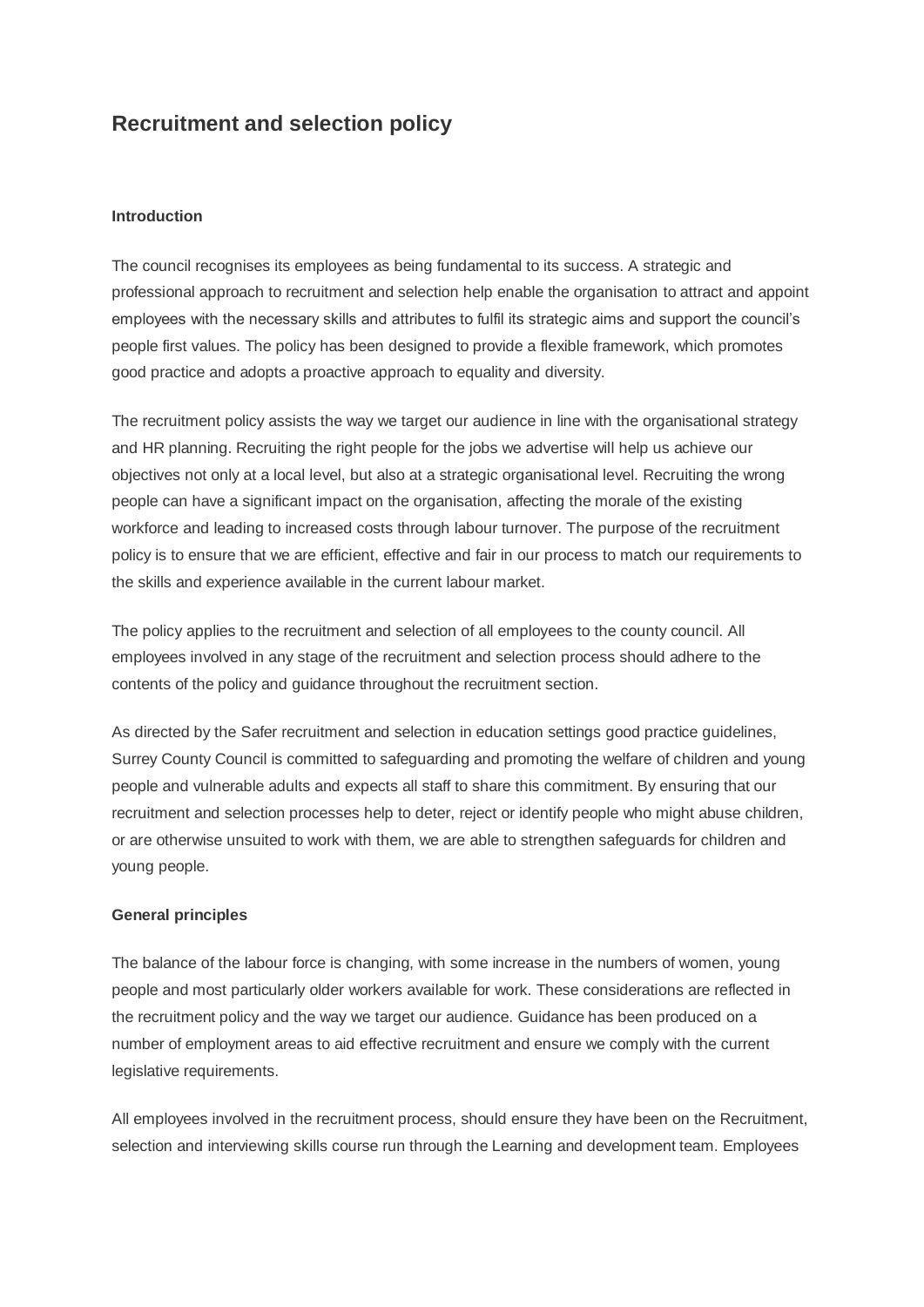should be aware of their responsibilities in terms of good practice, current legislation and their commitment to equal opportunities.

All documentation and information relating to candidates will be treated as confidential and in accordance with the Data protection act. Documents will be kept for a period of six months and maintained by the Shared service centre (SSC) recruitment team. Candidates will have the right to feedback and to access any documentation held on them in accordance with the Data protection act. Candidates will be treated with respect and will be provided with the same information throughout the process to ensure a fair and equal system.

All applicants should be considered against the person specification, whether they are internal or external to the organisation.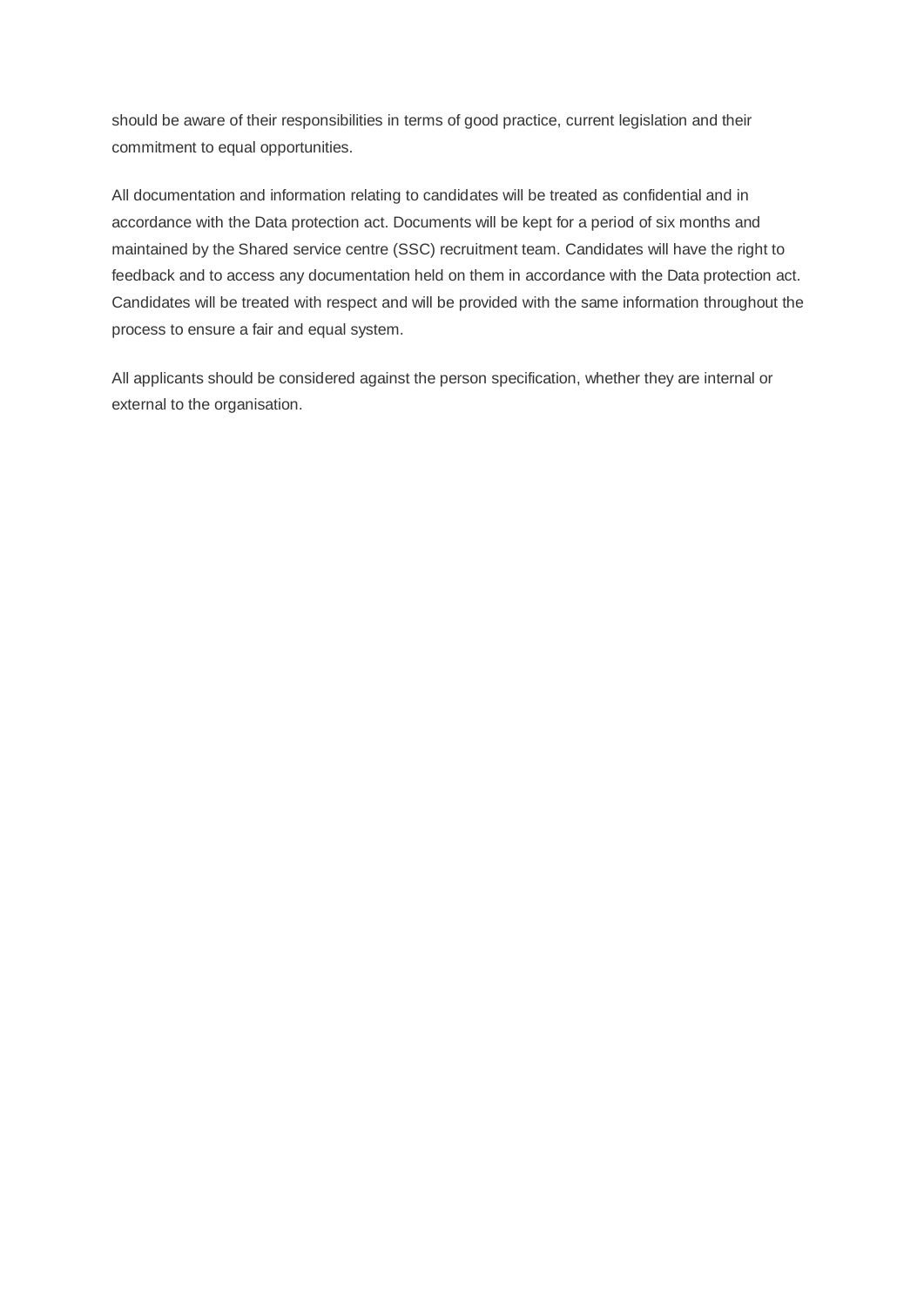#### **Definition of terms**

#### **SCC** Surrey County Council

#### **SSC** Shared services centre

**must** Use of the word **'must'** refers to a statutory duty flowing from (statute)… regulations. This would also apply to SCC policy, which is made under statutory powers. There is no scope for considering an alternative course of action for any matter in this guidance where the term 'must' is used; this relates to a statutory requirement.

should 'best practice' and anyone choosing to take an alternative path must expect to have to justify Use of the word **'should'** indicates a recommended course that should be adopted. This would apply to any of our guidance i.e. where we are recommending a course of action as it. Where "should" is used, it is intended that this is the course that is followed and any deviation should only be for a good reason.

#### **Key facts**

- It is recommended that managers attend the recruitment, selection and interviewing skills course offered by the learning and development team.
- The recruiting manager should take the time to plan the process and make sure s/he is aware of the guidance and legislation involved in recruitment.
- The Shared services centre (SSC) recruitment team will produce a short-listing pack of all received applications and send this to the recruiting manager.
- It is the manager's responsibility to make arrangements for the short-listing and selection of the appropriate candidate.
- We must be able to demonstrate that arrangements for selection do not exclude certain groups of candidates and that the methods used are justifiable.
- In line with the Safeguarding children: Safer recruitment and selection in education settings good practice guidelines, Surrey county council is committed to safeguarding and promoting the welfare of children and young people and expects all staff to share this commitment. Therefore, appropriate and thorough selection methods should be followed in order to help deter, reject or identify people who might abuse children, or are otherwise unsuited to work with them. The same applies to the welfare of vulnerable adults.

#### **Guidance and operating procedures**

#### **Introduction to selection**

There are various elements to the selection process. Careful consideration needs to be given to what methods of selection are chosen by recruiting managers so that the process is as effective as possible, and meets the objectives of the recruitment. It is recommended that managers attend the Recruitment, selection and interviewing skills course offered by the Learning and development team.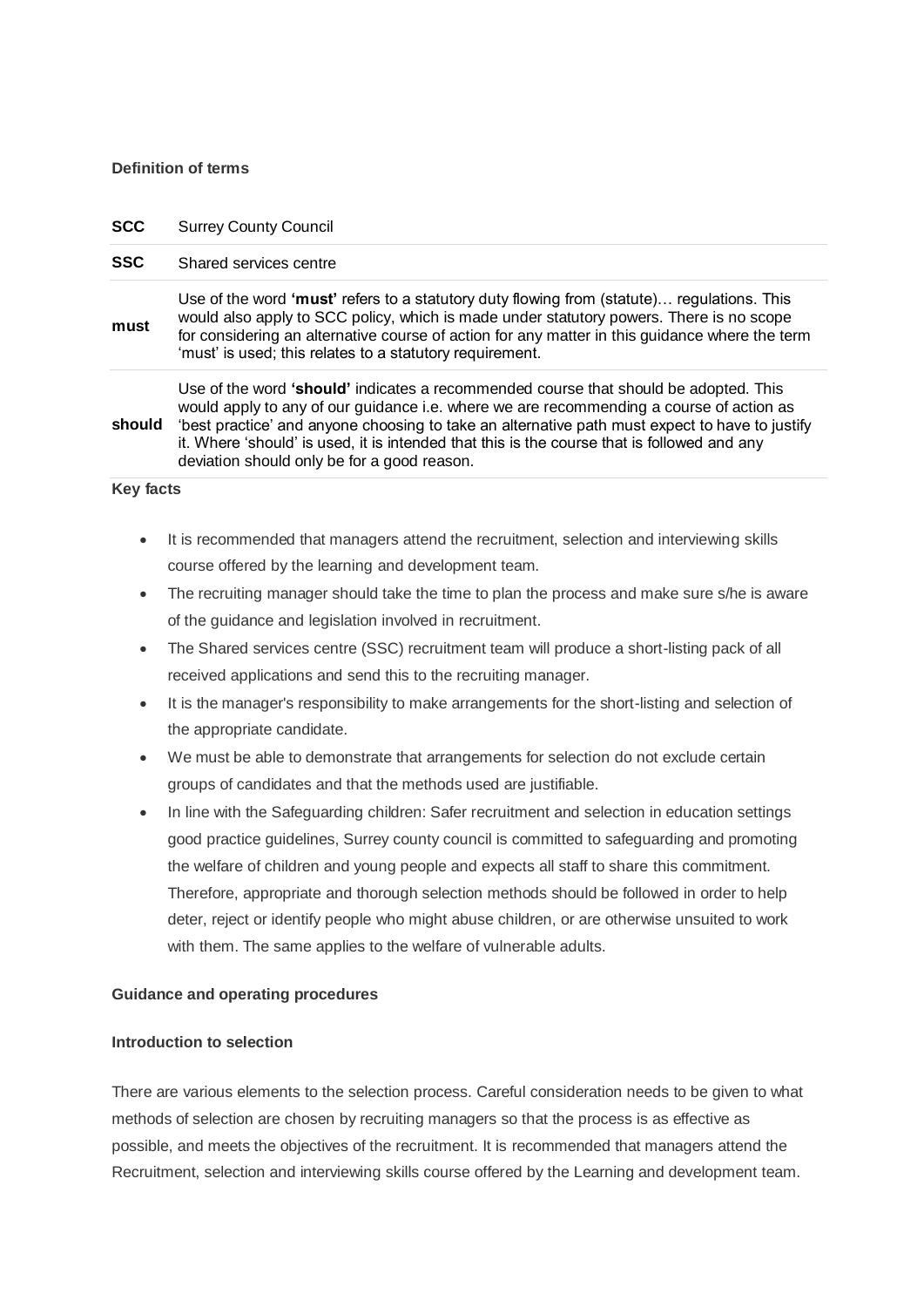The implications of not recruiting fairly can be serious. You may not get the most suitable person for the job and the cost of recruiting again, if you make the wrong recruitment decisions, can be considerable. In addition you may be contravening legislation, e.g. in respect of equal opportunities, and be taken to an employment tribunal, if a candidate feels that they have been subject to discrimination. A structured approach will not only help you to select the best person for the job but also enable you to justify your decision should it be challenged.

The recruiting manager should take the time to plan the process and make sure s/he is aware of the guidance and legislation involved in recruitment. The procedure detailed in this section will give the recruiting manager an understanding of what needs to be considered. It is recommended that managers attend the SCC recruitment and interview skills training course before undertaking any recruitment.

Recruiting managers in Children"s service, and Adults and community care, should bear in mind that Surrey County Council is committed to safeguarding and promoting the welfare of children and young people and vulnerable adults. As such, recruitment and selection should be conducted in accordance with the Safeguarding children: Safer recruitment and selection in education settings good practice guidelines. Appropriate and thorough selection methods should be followed in order to help deter, reject or identify people who might abuse children (or vulnerable adults), or are otherwise unsuited to work with them.

#### **Roles and responsibilities during the selection process**

If you are utilising a standardised approach to recruitment and selection, on the closing date of your advert, the Shared services centre (SSC) recruitment team will produce a short-listing pack of all received applications and send this to you. It will then be your responsibility to make arrangements for the short-listing and selection of the appropriate candidate(s). For a more detailed description of the process, you are referred to the .

If you are utilising a campaign approach (Variant A) to recruitment and selection, the SSC recruitment team will short-list candidates for you and book them directly into a pre-arranged assessment centre (or follow the process that has been agreed with you at the campaign planning stage). You, and other managers involved in the assessment centre, will be given candidates" application forms on the day. The selection methods used will have been agreed with you at the campaign planning stage. For a more detailed description of the process, you are referred to the **.**

#### **Choosing a method of selection**

There are a variety of selection methods available that can be utilised by the recruiting manager in the selection process. They all have their own strengths and weaknesses to assist in selecting the right candidate for the job. Used appropriately and in the right combination they have the potential to make a significant difference to the success of the organisation.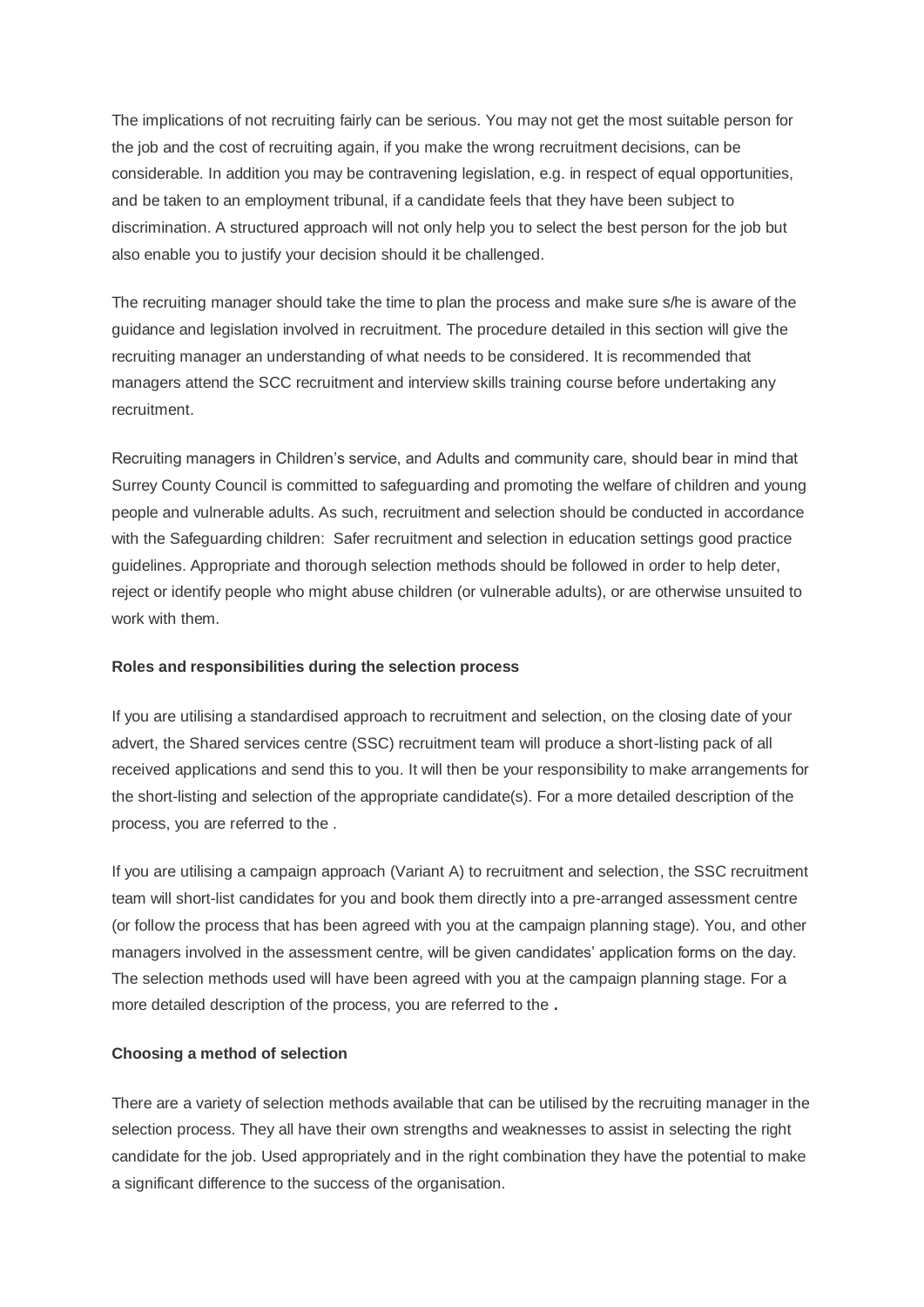Selection needs to be thought out and planned in accordance to the role. The recruiting manager must avoid the following: Ignoring the selection criteria, over reliance on any one aspect of the process and any form of prejudice. We must be able to demonstrate that arrangements for selection do not exclude certain groups of candidates and that the methods used are justifiable.

With all selection techniques, the selection panel need to be clear as to the desired outcome of using the technique. It is important to understand your objectives and ask yourself the following questions:

- What does this method add to selection?
- How will it help selection?
- What are the difficulties?
- Can it be done fairly?
- Can the performance be rated fairly and consistently?
- Is it a suitable tool for measuring a certain selection criterion?
- What will be a "good" or "bad" performance in this method?

#### **Tools of selection and their effectiveness**

#### Application forms & CVs

The Council mostly uses the standard application form for advertised posts but there may be some occasions where a CV is deemed more suitable. CVs should not be accepted when recruiting to posts within the Children"s service and Adults and community care, unless accompanied by a standard application form.

#### Job simulation (work sample) exercises

These are job related assessment tools, which allow candidates to demonstrate how they meet certain requirements in practice. They are best designed in-house to enable them to be job-specific, and are good for assessing behavioural competencies as well as application of relevant skills and knowledge. They are sometimes called "work sample" exercises. Candidates are likely to view these assessments as fair since they will mirror the actual tasks they may have to perform in the job. Some commonly used simulation exercises are presentations, in-tray exercises, written exercises, group discussions and role-play exercises.

In order to ensure that job-simulation exercises relate to the job being recruited to, it is the responsibility of the recruiting manager to compile the tasks to be included in these exercises. Further, as they are designed to simulate various aspects of the job, they must be clearly linked to the job profile, and a consistent scoring system should be devised and understood by all panel members/assessors.

#### **Presentations**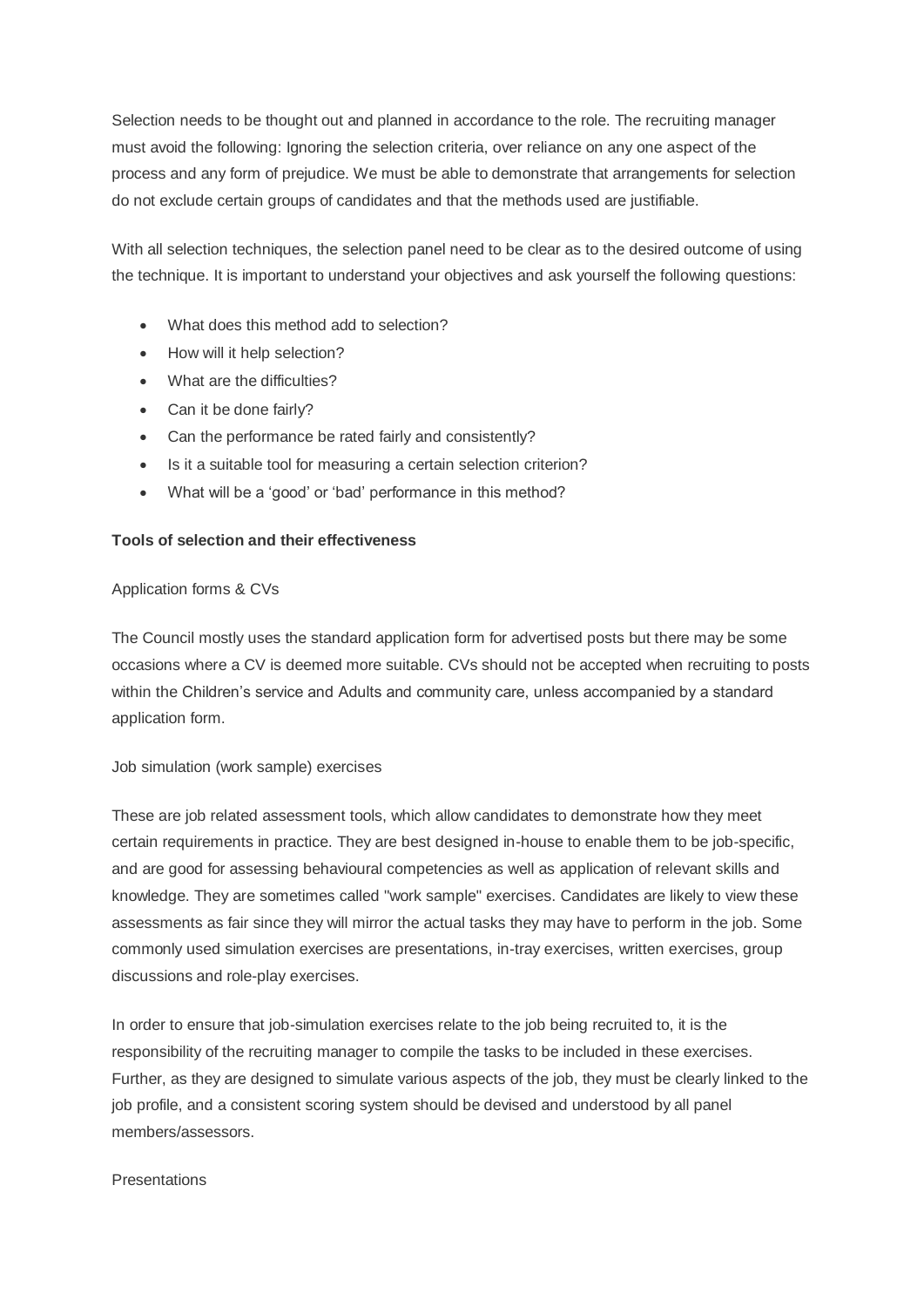If the role will entail giving presentations or public speaking, it would be relevant as part of the selection process to include a presentation, which will often be part of the interview. However, it would not be reasonable to ask candidates to make a presentation where this was not an important part of the role.

Candidates should be given a brief in advance, preferably in their "invite to interview" letter, so that they have enough time to prepare the proposed topic. Specifically, the "invite to interview" letter should include the following information:

The topic for the presentation (which should be relevant to an area of knowledge, awareness, understanding or expertise required for the job)

Whether or not a laptop, overhead projector, flip chart, etc. would be available for the presentation. Ideally, candidates should be asked to inform the panel in advance what equipment they will require to deliver their presentation. Where a laptop is used, it is important to check compatibility of the software.

How long the presentation should be

**Examples of skills/competencies,** which may be assessed are:

- **Oral communication** e.g. persuasiveness; verbal fluency and confidence in formal situations; ability to impart ideas or concepts or communicate vision; ability to analyse and articulate complex information in easily understood terms (this might involve candidates understanding a complex document, e.g. legal regulation).
- **Specific areas of knowledge** required for the job.
- **Planning and organising** assessed by how well the candidate structures the presentation and uses the limited time resource to get key messages across.
- **Strategic thinking** e.g. the topic may assess the extent to which candidates are aware of the external environment and its impact on the organisation (i.e. political, legislative, demographic, financial, technological); and/or it may be designed to assess the extent to which candidates take in the 'bigger picture', e.g. the notion of multi-professional working.

As mentioned above, a consistent scoring system should be devised and understood by all panel members. For an example, you are referred to the Presentation Record form.

## **In-tray and written exercises**

In-tray exercises simulate the types of demands and day-to-day issues an employee may face in actually doing the job. This can give a real insight into how someone will perform and identify any training needs. A well-designed in-tray exercise can assess problem-solving skills, time management and prioritisation, planning and organising, delegation skills, and so on.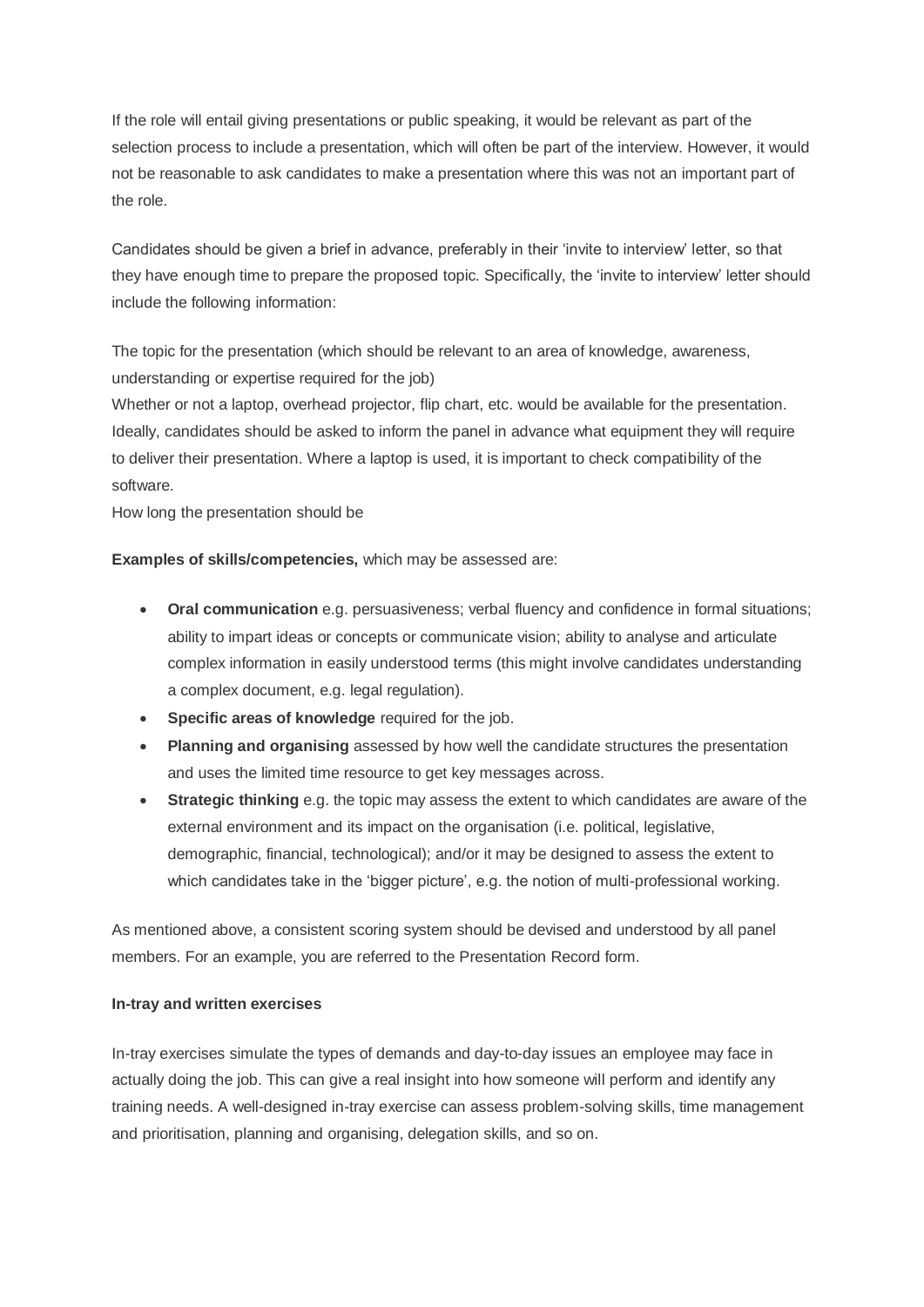In-tray exercises usually consist of a number of memos, e-mails, telephone messages, reports, and other documents relevant to the job that is being applied for. These items have to be sifted and assessed according to urgency and relevance. Tasks might involve composing letters or memos for senior management, analysing budgets, or proposing solutions to job-related issues. It may also be appropriate to ask candidates to prepare a short report on their proposed course of action and their reasons for prioritising certain actions.

As well as designing the exercise, recruiting managers should consider the following:

- A reasonable time limit should be agreed for completion of the in-tray exercise. Are you expecting the candidate to be able to complete the whole exercise?
- As with all selection methods, it is important to be clear about the criteria being assessed.
- A clear brief for candidates should be prepared, explaining the exercise and what they have to do.

Written exercises or case studies can also be useful for assessing against relevant job-related criteria. They can be effective in assessing external awareness (e.g. key current issues facing local authorities), planning and organising, problem solving, and so on.

## **Group discussions**

These are observed exercises using a number of assessors, including the recruiting manager. All short-listed candidates are brought together to discuss a specific brief and assessed on a number of job-related criteria. Group discussions can be highly effective for assessing a range of management skills such as social confidence, managing group dynamics, face-to-face communication, influencing skills, leadership skills, listening skills, and so on. Group discussions are usually used to assess senior job candidates, graduates trainees or any profession where interpersonal skill, self-awareness and ability to handle group dynamics are vital for success in the role.

## **Role-play exercises**

Role-play exercises simulate the type of encounter a person needs to handle in the job and assesses the skills, knowledge and behavioural competencies required for performing the role well. Role-play exercises can be useful for assessing skills and behaviours such as interpersonal communication, negotiation and persuasive skills, concern for customer care, dealing with conflict, handling difficult employees, conducting a performance review, conducting a disciplinary investigation, conducting a return to work interview or a capability interview, and so on.

#### **Psychometric testing**

There is strict guidance to follow should the recruiting manager choose to use psychometric tests in the selection process. You are referred to for more information.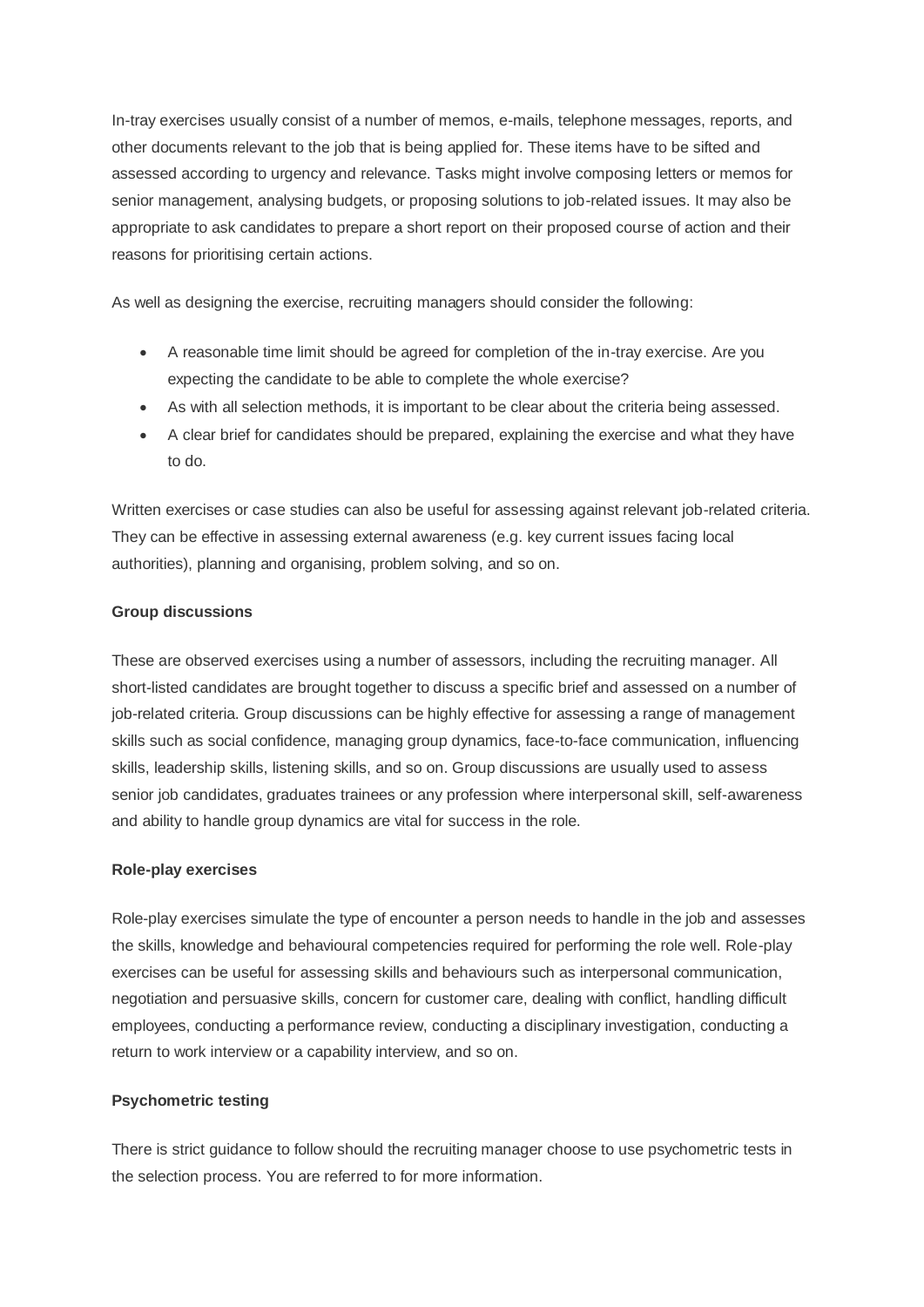#### **Telephone interviews**

Telephone interviewing can be very effective for initial screening where posts are expected to receive a high level of response or to speed up the recruitment activity. It is essential that job requirements have been established so that specific information can be collected from all candidates in a simple clear manner. are used in campaign recruitment.

#### **Interviews**

The Council always uses panel interviews as part of a candidate"s assessment and it will often be the main type of assessment. The panel should consist of a minimum of two interviewers and the chair should be experienced in interviewing and, ideally, have attended the Recruitment and Interview Skills course. The chairperson of the interview panel should normally be the manager of the job being recruited to, but may be a more senior manager. You are referred to Guidance on Conducting Interviews for more information on interviewing.

Recruiting managers in Children's service, and Adults and community care, should bear in mind that Surrey County Council is committed to safeguarding and promoting the welfare of children and young people and vulnerable adults. As such, interviews for posts within these Services should explore the applicant"s suitability for work with children and vulnerable adults, as well as for the post.

#### **References**

The standard practice includes requesting two references for external candidates and one reference for internal candidates, with the provisional offer of employment being subject to references satisfactory to Surrey County Council. (Note – For internal appointments to the Family placement service, i.e. the fostering, adoption and permanency teams, two references should be obtained). The Shared services centre (SSC) recruitment team will request references (having gained consent from the candidate) after a verbal offer of employment has been made, and forward these to the recruiting manager for approval upon receipt. When recruiting to a position within Children"s service and adults and community care, if the applicant has previously worked with children or adults, a reference should be sought from that employer, even if the applicant does not currently work with that client group.

The references for potential employees are requested through a reference questionnaire form, which will enhance the effectiveness by asking referees specific questions.

References should always be sought and obtained directly from the referee. References or testimonials provided by the candidate, or open references and testimonials, i.e. "To whom it may concern", should not be relied upon.

Recent case law concluding that employers are liable to the individual for any detrimental consequences of supplying false or inaccurate information has deterred many employers from giving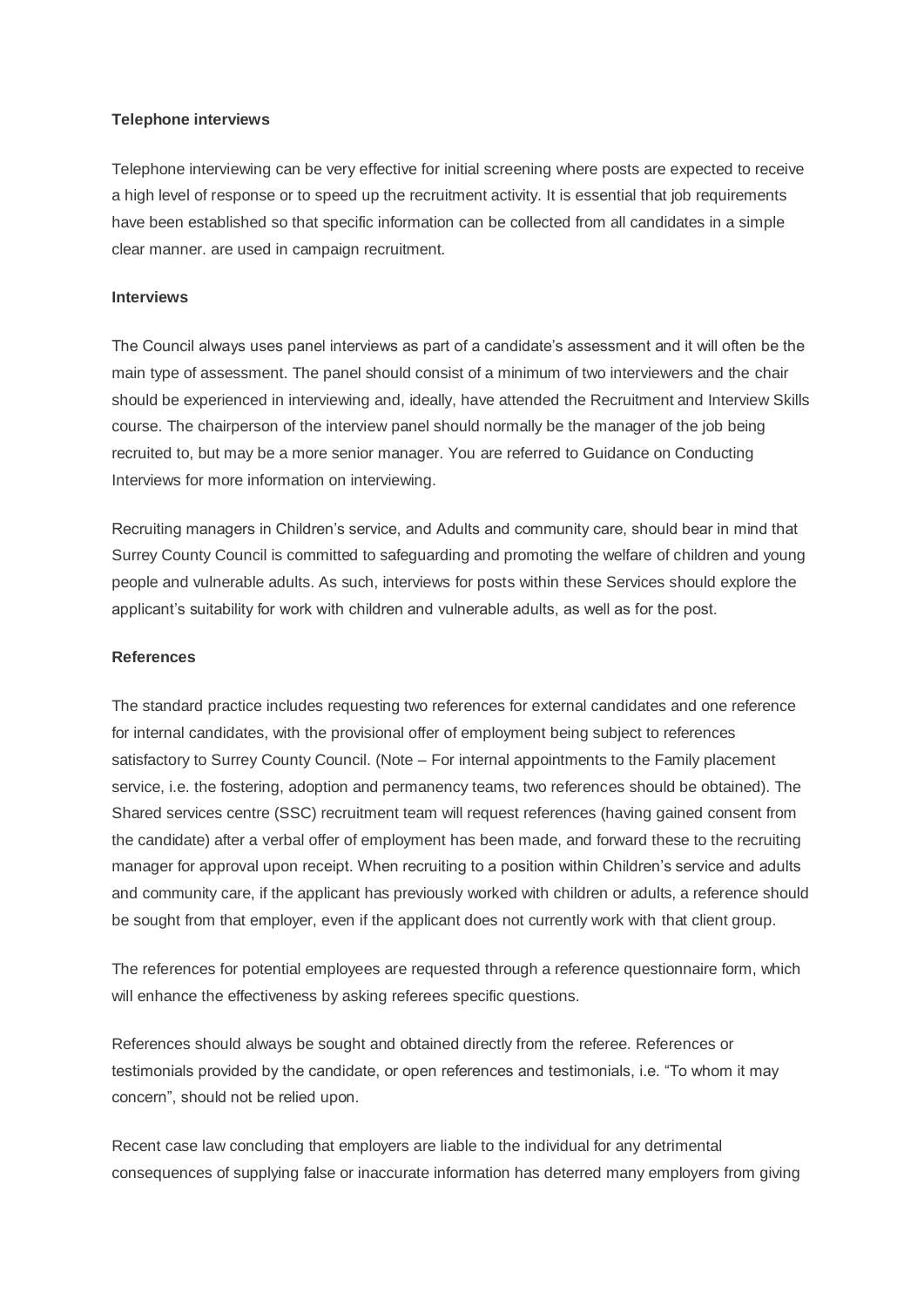references or adopting a policy of providing only the basic factual information e.g. dates of employment and title of post held. Therefore, reliance on references as a selection tool should be limited and should be used as a final check to the selection process, along with any other preemployment checks for the post.

#### **Assessment centres**

Selection techniques may be combined and applied together at events referred to as assessment centres. Such events normally last one to three days during which a group of candidates for a post will undertake a variety of tasks and be evaluated by multiple assessors. Assessment centres may use all of the selection tools described previously. The assessment centre process is designed to assess candidates against the key job criteria in as rigorous way as possible.

Assessment centres require a great deal of planning and require recruiting managers to be involved in the process from the beginning. The Chartered institute of personnel and development (CIPD) states that assessment centres can improve the predictability of selection processes when well designed with a clear job description and person specification in mind. They are valuable when there are many good candidates and the consequence of inappropriate recruitment is expensive or carries business risk. Within Surrey County Council, assessment centres have been used in campaign recruitment.

#### **Fairness in selection**

By law, employers must not discriminate on the grounds of race, sex, gender reassignment, marriage, part time working status, fixed term status, disability, spent criminal conviction\*, trade union membership, sexual orientation or religion or belief (the law will be extended to cover age discrimination by October 2006). The recruiting manager must ensure all stages of the recruitment and selection process treat all applicants equally and fairly and must act in line with the Equal opportunities in employment policy. Reasonable adjustments to the recruitment and selection process must be made, should a disabled candidate meet the essential criteria for the post. For example, if candidates are required to complete a written exercise as part of the selection process, and a disabled candidate could only do so with the provision of a PC, this must be provided. You are referred to the following documents for specific guidance:

- Equal Opportunities policy
- **•** Guidance on Psychometric testing

It is the responsibility of the recruiting manager to ensure that the access needs of individual disabled candidates are identified in advance, and accommodated on the day.

Please note that applicants have the opportunity to state any interview/assessment requirements on the application form in 'Section 12 – Selection arrangements'.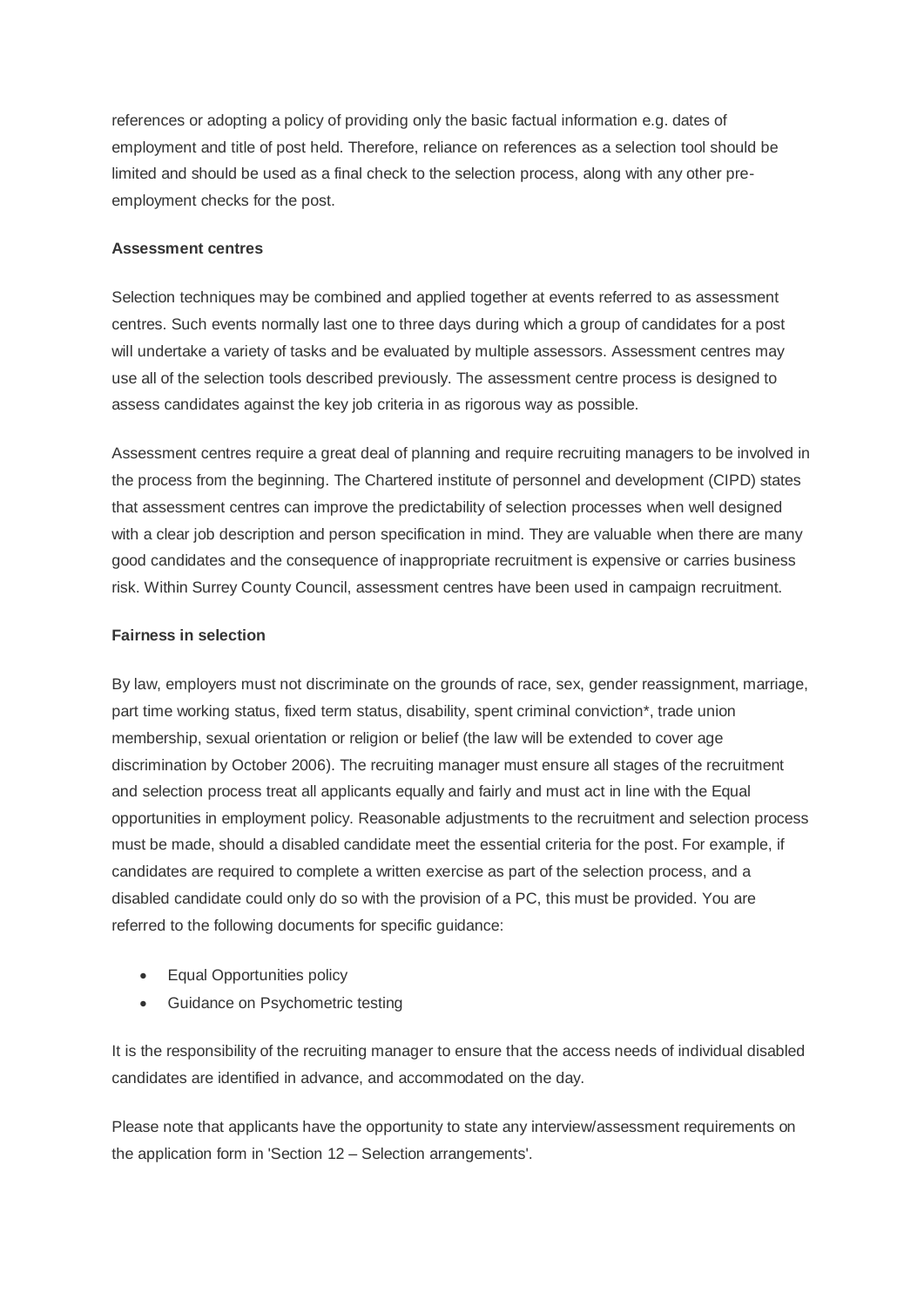#### **Guidance and operating procedures**

#### **Short-listing guidance**

#### **Short-listing considerations**

Surrey County Council's policy ensures applicants with a disability are guaranteed an interview if they meet the essential criteria. A is sent out with the application pack for candidates to complete if applicable. Therefore, the hiring manager is responsible for ensuring this is checked at the shortlisting stage and provisions are made for the interview/assessment. For further information, you are referred to the Equal Opportunities in Employment Policy.

If a post receives a high volume of applicants, it might be appropriate to hold preliminary or telephone interviews to provide an initial screening step by asking candidates a series of questions reflecting essential requirements for the job. Testing may also be an option for initial short-listing prior to an interview – you are referred to Selection Guidance.

If in any doubt about the acceptability of overseas qualifications, advice should be sought from the appropriate professional body (where applicable), the Department of Education and Employment or the National Equivalence Unit of the British Council.

Discrimination must be avoided except in those vary rare circumstances where a person"s sex, race, religious or philosophical belief, sexual orientation, disability or age has already been identified as a genuine occupational qualification for the job under the terms of the relevant discrimination. However, this would have been identified and checked at the advertising stage of the process.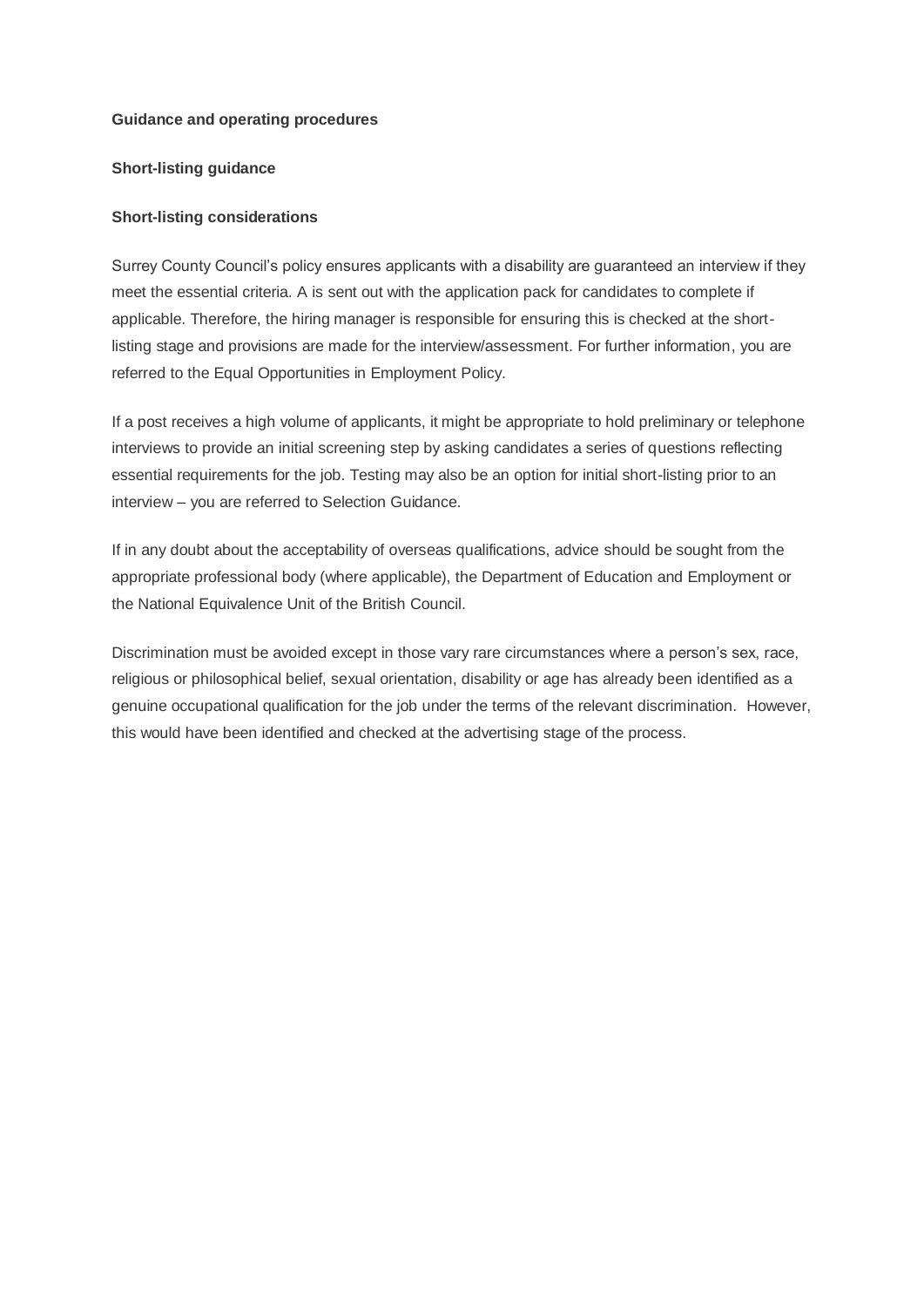#### **Guidance and operating procedures**

#### **How to write interview questions**

A good interview should be structured to follow a previously agreed set of questions mirroring the person specification or job profile. If the interview is for a position in Children"s service or Adults and community care, the questions should explore the candidate"s suitability to work with children and vulnerable adults. It should also enable the candidate to talk freely when answering the questions and allow them the opportunity to ask questions. This is best achieved by asking open-ended questions followed by probing if required. An effective form of probing is to ask for specific examples from the candidate's own experience. Different types of question are detailed below.

Interviewers must not ask questions based on assumptions about candidates personal circumstances.

#### **Types of question**

 **Open questions** encourage the flow of information. Open questions usually begin with words like, 'what', 'when', 'where', 'tell me about', or 'how' and encourage an expansive response. Candidates usually respond well to open questions.

Example – What attracted you to apply for this post?

 **Scenario-based questions** are open in style and pose a 'What if...' situation. They can be useful in analysing knowledge, attitudes, reactions, creativity and speculative thinking.

Example - If you were asked a question, you were not able to answer, what would you do?

 **Probing questions** are used to follow up and obtain more detail. Their purpose is to draw out more information about specific points, aiming for depth of information.

Example - You say that you worked in a team, what was your main role as a member of that team?

**Behavioural questions** seek advice from the past as an indicator of future performance.

Example - Please describe any experience you have of managing you own workload. How successful has your approach been?

 **Closed questions** are direct and focused, and encourage 'yes' or 'no' answers. They can help to control the flow of information.

Example – Have you supervised employees before?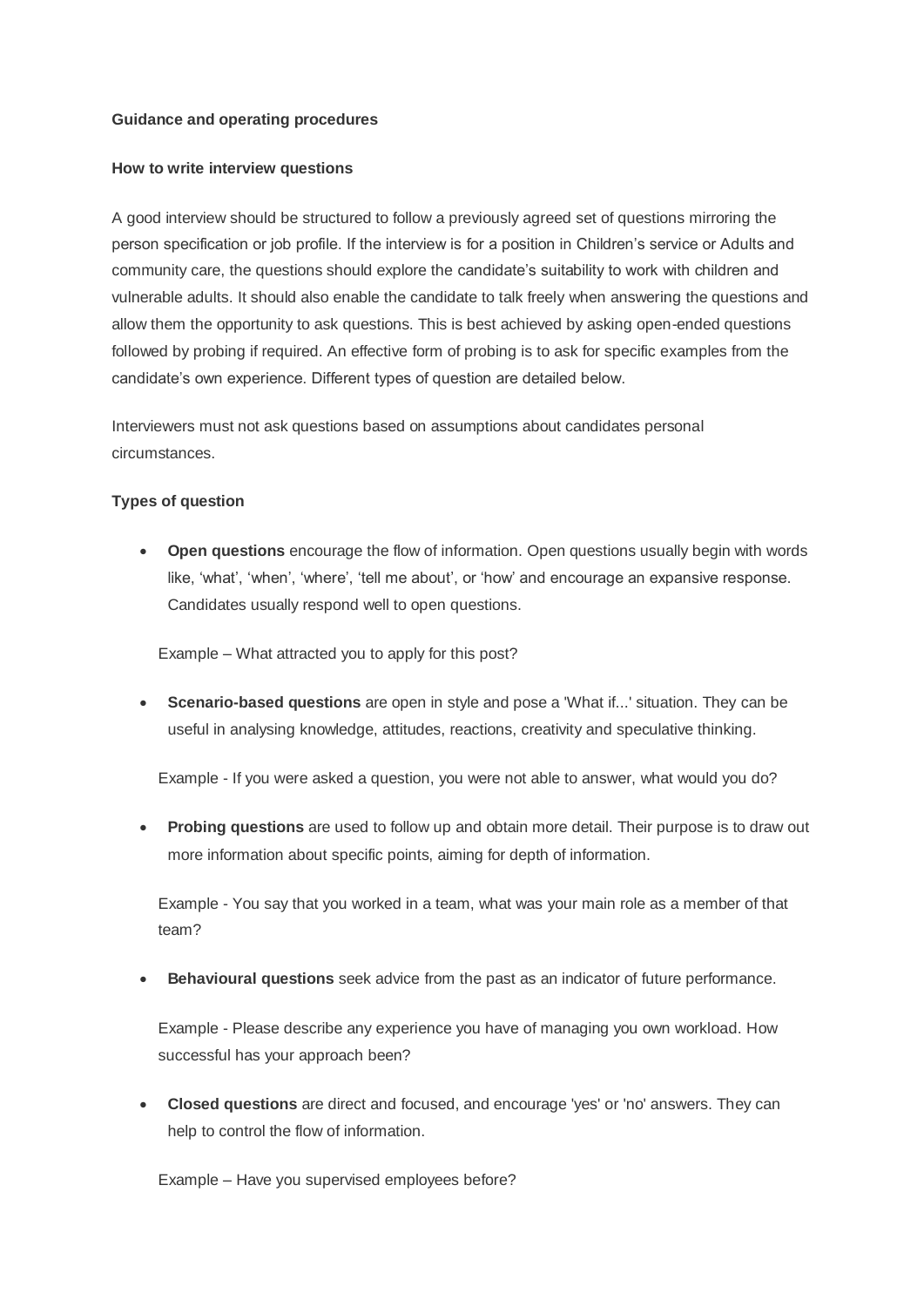**Leading questions** are directive and indicate the preferred answer. These are unlikely to be useful in an interview.

Example – I expect you like to work as part of a team?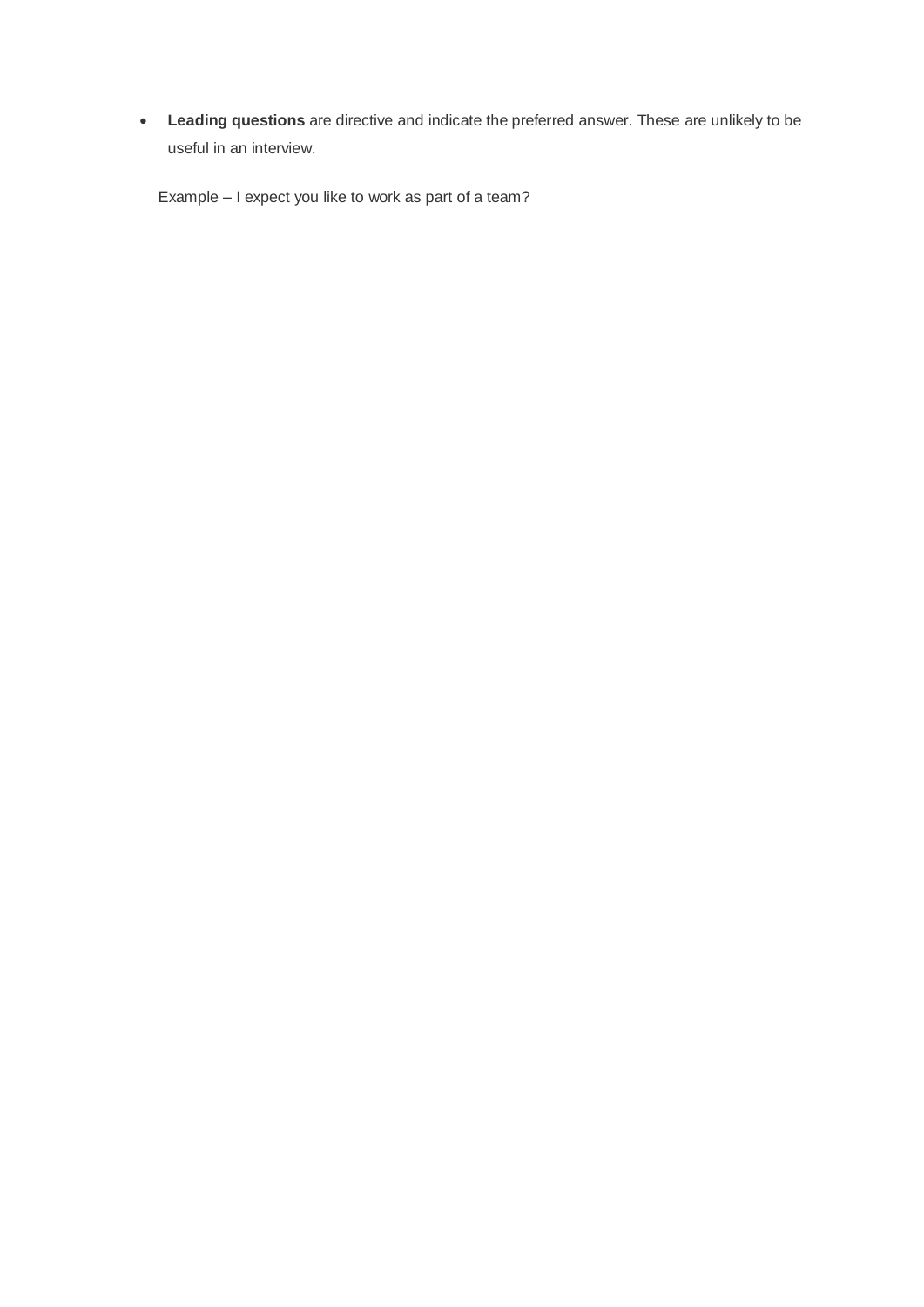#### **Guidance on conducting interviews**

#### **Interview preparation**

A structured interview, designed to discover all relevant information and assess the competencies of the applicant, is an efficient method of focusing on the match between job and candidate. A structured interview method, also means there is a consistent form to interviews. Every candidate must be offered the same opportunities to give the best presentation of themselves, to demonstrate their suitability and to ask questions.

All interviews need careful preparation if they are to be successful. Each candidate should leave with a sense of being treated fairly and having had the opportunity to perform their best.

Interviewers should be fully experienced. Interview panels should have one member who has undertaken interview training, which can be achieved through the Recruitment, selection and interviewing skills course offered by the Human Resources and Organisational Development team. Interview panels should normally consist of 2-3 members, who should be aware of the following:

- Equal opportunities legislation
- Codes of practice
- Surrey County Council's Equal opportunities in employment policy
- Terms and conditions of the post
- Recruitment and appointment process adopted by Surrey County Council

## **Inviting applicants to interview**

See stage 2 of the recruitment process of evaluating and shortlising applications.

## **Interview planning**

Interview planning is essential to ensure appropriate questions are asked and relevant information is obtained to enable the interviewers to assess the candidate against the job profile/person specification. If the interview is for a position in Children"s service or Adults and community care, the questions should explore the candidate"s suitability to work with children and vulnerable adults. In most cases, the Shared services centre (SSC) Recruitment team will be responsible for sending out letters inviting applicants for interview. It is important to remember the objectives of the Interview:

- To determine whether the candidate is suitable for the post (and to work with children or vulnerable adults, if applicable)
- To determine whether the job and the County Council are suitable for the candidate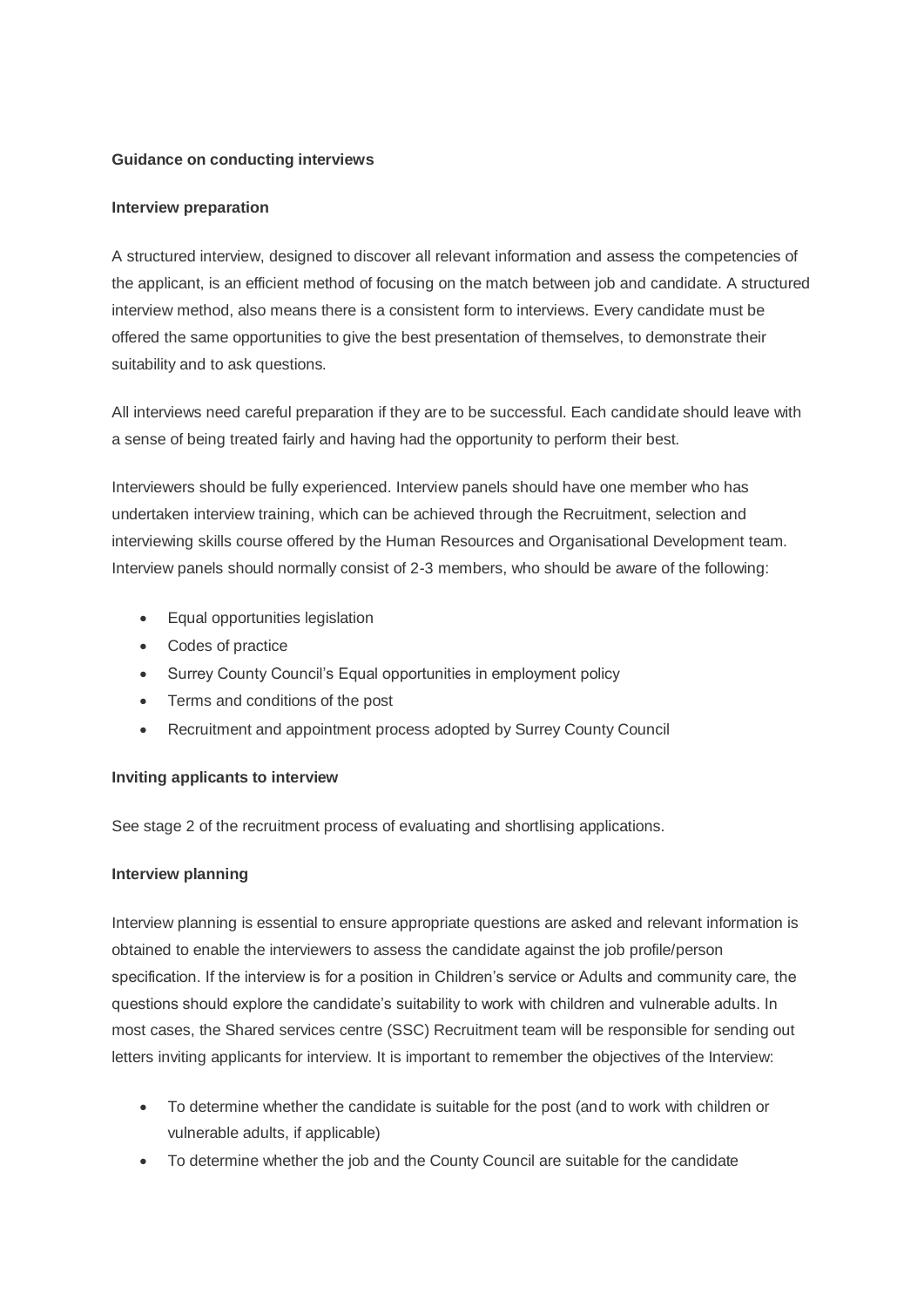To create within the candidate a feeling of fair treatment

The interview format should be planned in advance to ensure everything is covered and important information is not missed. It also allows the opportunity to anticipate questions that might come up in the interview. An appropriate amount of time for each interview should be allocated. The length of the interview will depend on the role, the seniority and the type of Interview, but should be a minimum of 30 minutes.

#### **Arrangements for candidates with disabilities**

In the case of people with disabilities, special arrangements may be needed. Therefore, individuals are asked to confirm whether or not they require special arrangements at the "invite to interview" stage. Arrangements that may be required include the following:

- Allowing deaf or speech impaired people to bring an interpreter with them
- Alerting employees to be prepared to show blind people to the place of interview
- Ensuring that the place of interview is accessible to any candidate with a mobility disability or that assistance is available to them when they arrive

Occupational Health can be contacted for advice on additional adjustments. For further information, recruiting managers are referred to the Equal opportunities in employment policy.

#### **Interview questions**

The interview questions should be set in advance to meet the objectives above and should be based on the job description and person specification. Questions must not be based on personal information or views irrelevant to the job. If the interview is for a position in Children"s service or Adults and community care, the questions should explore the candidate"s suitability to work with children and vulnerable adults. In this situation, as well as assessing the applicant"s suitability for the particular post, the interview panel should also explore the candidate"s attitude towards children and young people, and vulnerable adults, and their ability to support the Council"s agenda for safeguarding and promoting the welfare of children, and vulnerable adults. The best way to explore the facts is to encourage the candidate to talk freely, i.e. ask open-ended questions starting with 'how', 'what', 'why', 'when' or 'where'. The panel should identify and agree the required standards of performance and how to record them. For guidance on how to write interview questions, recruiting managers are referred to 'How to write interview questions".

#### **The interview process**

The interview should be structured in terms of content with introductions, interview questions, the opportunity for applicants to ask questions and a summary of next steps. It is common for the candidate to be nervous and the aim of the interview is to put them at their ease and to draw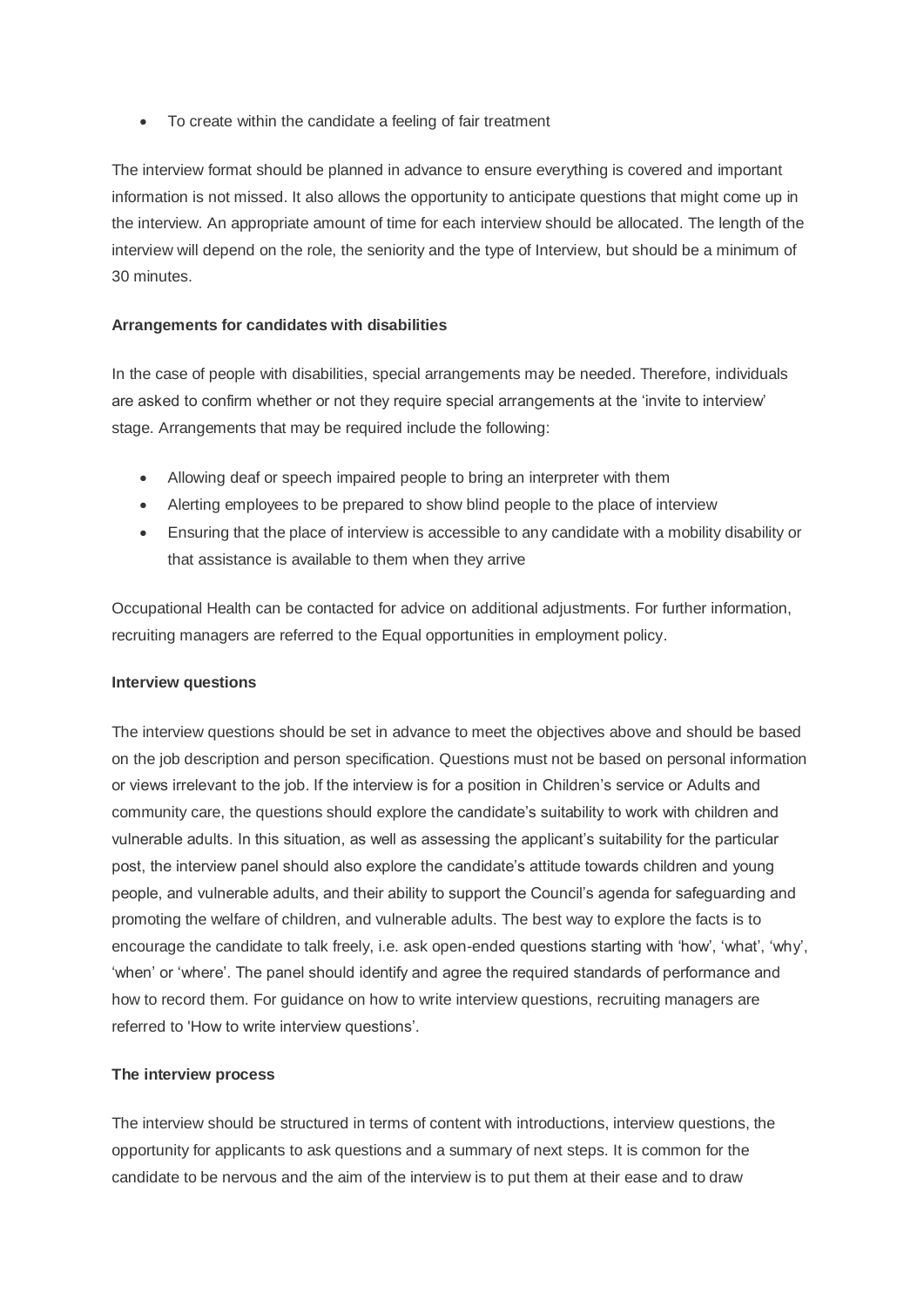information from them to decide if they are suitable for the post. The following points can be used when conducting interviews to put the candidate at ease and ensure the process is as effective as possible:

- Introduce yourself and the other members of the panel
- Give some background information about the organisation and the role
- Structure the questions to cover all the relevant areas and try and ask open-ended questions to encourage the candidate to talk freely
- Avoid leading questions
- Listen and make brief notes so that the questions can be marked following the interview
- Have a time frame and keep to it, allowing time for candidates to ask any questions
- Discuss with the candidate the terms and conditions of the role
- Confirm to the candidate what will happen next and ensure realistic time-scales are given and keep to them
- Inform the candidate that all appointments are subject to satisfactory medical clearance, references and a criminal records check, if applicable to the post.
- Thank the candidate for attending.

A record of the interviews, including reasons for rejection or selection must be made. The codes printed on the standard application form can be used, supplemented by notes and an Interview record form. Members of the panel should agree the prime reasons for selection or non-selection and the original copy of the application form should be marked accordingly, and signed and dated by a nominated member of the panel. All relevant papers relating to an application must be retained for a minimum of 6 months in order to demonstrate why a particular candidate was not successful in the event of any enquiry or complaint of discrimination.

A selection should not be made if the candidates seen were not up to the required standard. In this event it is better to see further candidates previously not included on the final short-list but put "on hold", or to arrange for a re-advertisement or other method of sourcing candidates.

The physical environment can be just as important as the actual content of the interview. The environment does not only affect the candidate"s performance but can also display the image and culture of the organisation. The recruiting manager should ensure the Interview process runs smoothly by arranging the following:

- Booking all Interview rooms and ensuring the Panel are available. The interview should be conducted in an environment that will put the candidate at ease. There should be no interruptions and phones should be diverted.
- Ensuring reception is aware of the interviews and have a list of names ready and details of who to contact when the candidates arrive.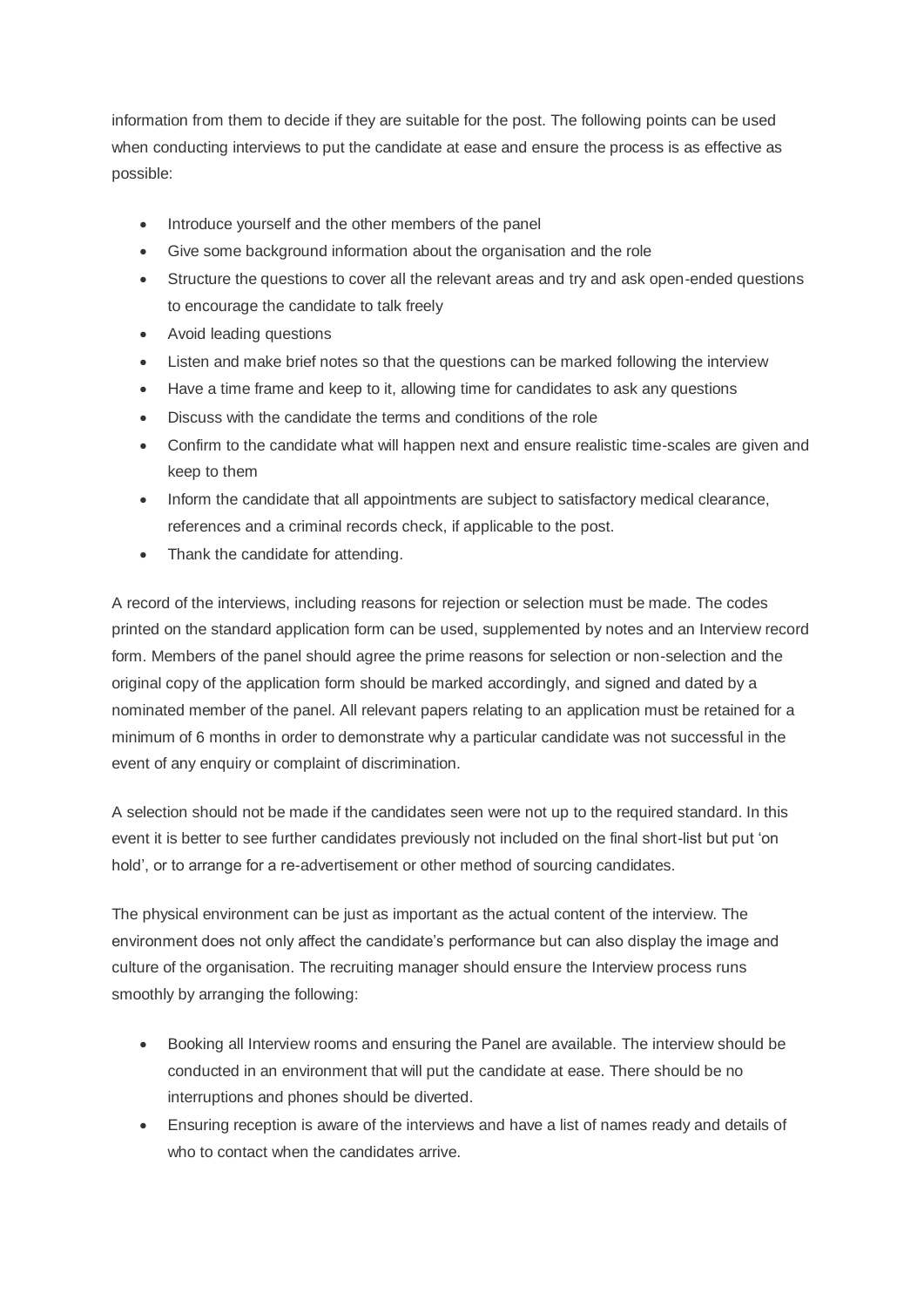Arrange for someone to collect the candidate, photocopy all documents and provide refreshments, including water. Note – All candidates would have been asked to bring with them their passport as proof of eligibility to work in the UK and any other specified documents, e.g. proof of essential qualifications and/or CRB documentation. The interview panel should request these documents, photocopy them, and sign them to verify that they have seen the original. An offer of employment will be delayed if this is not completed, because of the requirement to comply with legislation on eligibility to work in the UK.

Recruiting managers are referred to the , which details key issues that should be considered throughout the interview process.

#### **Avoiding discrimination during the interview process**

Surrey County Council is fully committed to the principle of equal opportunities in recruitment and employment and opposes all forms of unlawful or unfair discrimination including those on the grounds of age, asylum or refugee status, caring responsibility, civil partner status, class, criminal conviction\*, disability (including physical or sensory impairment, mental health problems or learning disability), ethnic or national origin (including Travellers), gender, gender reassignment, HIV status, marital status, race, religious belief or non-belief, sexual orientation, trade union membership or working arrangements (including casual and part-time working). Individual employees are responsible for ensuring that their own conduct is consistent with the Equal opportunities in employment policy.

| <b>DO</b>     | Ask questions which test the candidate's suitability in terms of the skills, qualifications,<br>experience, etc., which have already been determined as necessary for the job.                                              |
|---------------|-----------------------------------------------------------------------------------------------------------------------------------------------------------------------------------------------------------------------------|
| <b>DO</b>     | Be aware of the possibility of personal bias intervening and ask yourself whether you<br>are giving each candidate a fair opportunity.                                                                                      |
| <b>DO</b>     | Bear in mind the possible misunderstandings which can occur between persons of<br>different backgrounds and do not penalise the candidate as a result.                                                                      |
| <b>DO</b>     | Ask probing questions to draw out more information from the candidate.                                                                                                                                                      |
| <b>DO</b>     | Explain the role requirements and ask if they are able to fulfil them, if there is a<br>potential conflict between the duties of the job and personal commitments.                                                          |
| <b>DO NOT</b> | Imply discrimination by asking questions which go against the County Council's<br>Statement of equal opportunity.                                                                                                           |
| <b>DO NOT</b> | Ask question about a candidate's marriage or family plans, or family commitments.                                                                                                                                           |
| <b>DO NOT</b> | Ask candidates questions about their ethnic origin or that of their family, or how they<br>would react to a supervisor of a different sex or race.                                                                          |
| <b>DO NOT</b> | When interviewing a person with a disability ask more questions about the nature of the<br>disability than are necessary to establish the person's ability to undertake the job or the<br>need for any aids or adaptations. |
|               |                                                                                                                                                                                                                             |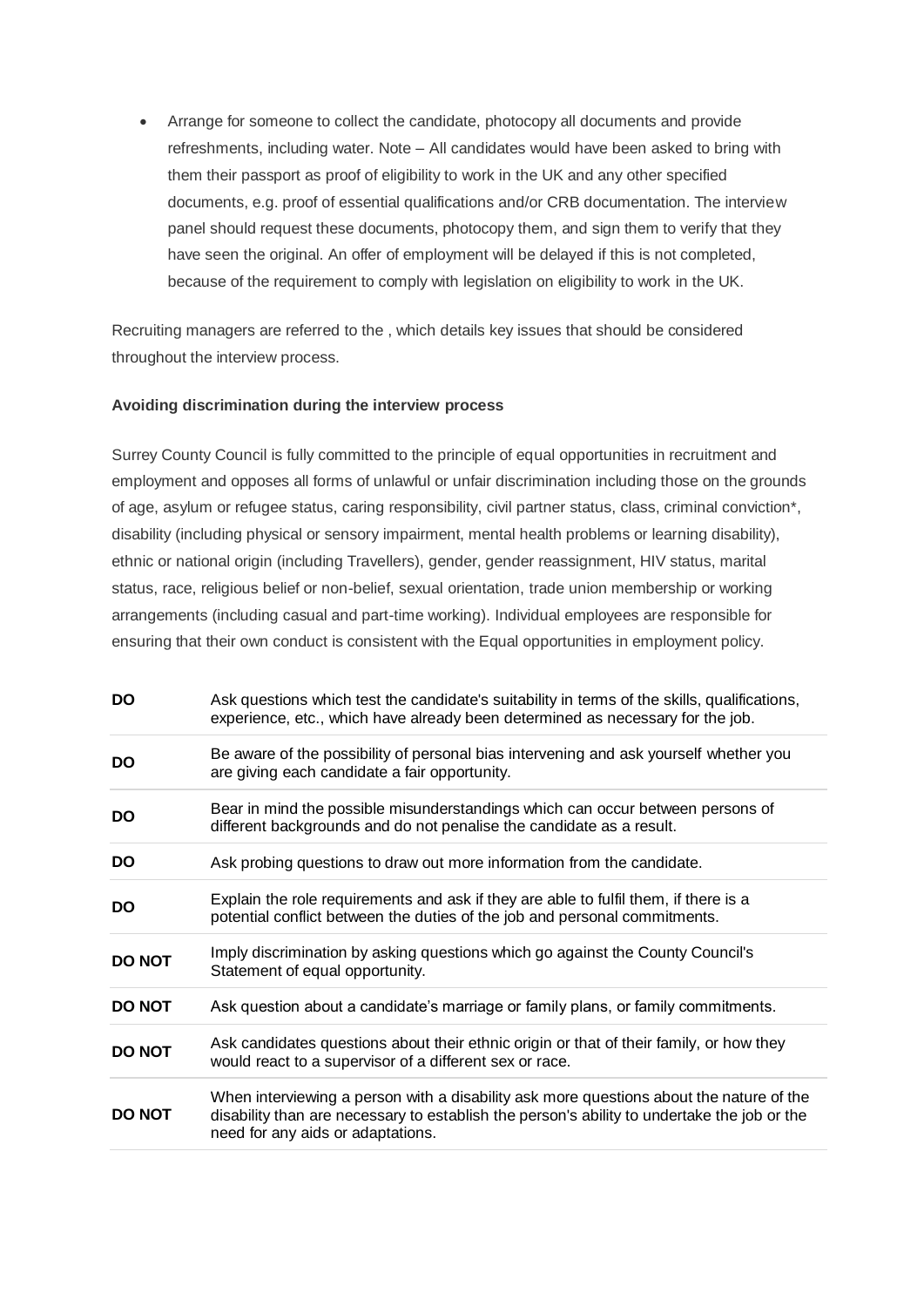Clearly some questions represent stereotyped attitudes about sex or race or carry a presumption that may be wholly unfounded. As a general rule ask similar questions of all candidates. Only vary the questions where there are good reasons based on factors other than race/sex/marital status. In the case of a woman, consider whether you would put the same question to a man; if the answer is "no" because you consider men and women as a whole are different in a particular respect, then the question is probably discriminatory.

In certain specific cases questions must be asked of all or some candidates which might appear to be discriminatory but are not, because they relate to exclusions catered for in the relevant legislation or to the County Council's need to safeguard itself from breaking the law. An example of the latter is the need to ask to see proof of eligibility to work in the UK.

\*For certain posts, an exception from the Rehabilitation of offenders act applies and hence a question can and must be asked about the existence of any offences, whether "spent" or not within the terms of the Act. Similarly, candidates should be reminded that in the event of their selection, offers of employment will be subject to confirmation of their eligibility through the Procedure on criminal background where the protection of children or vulnerable adults is involved.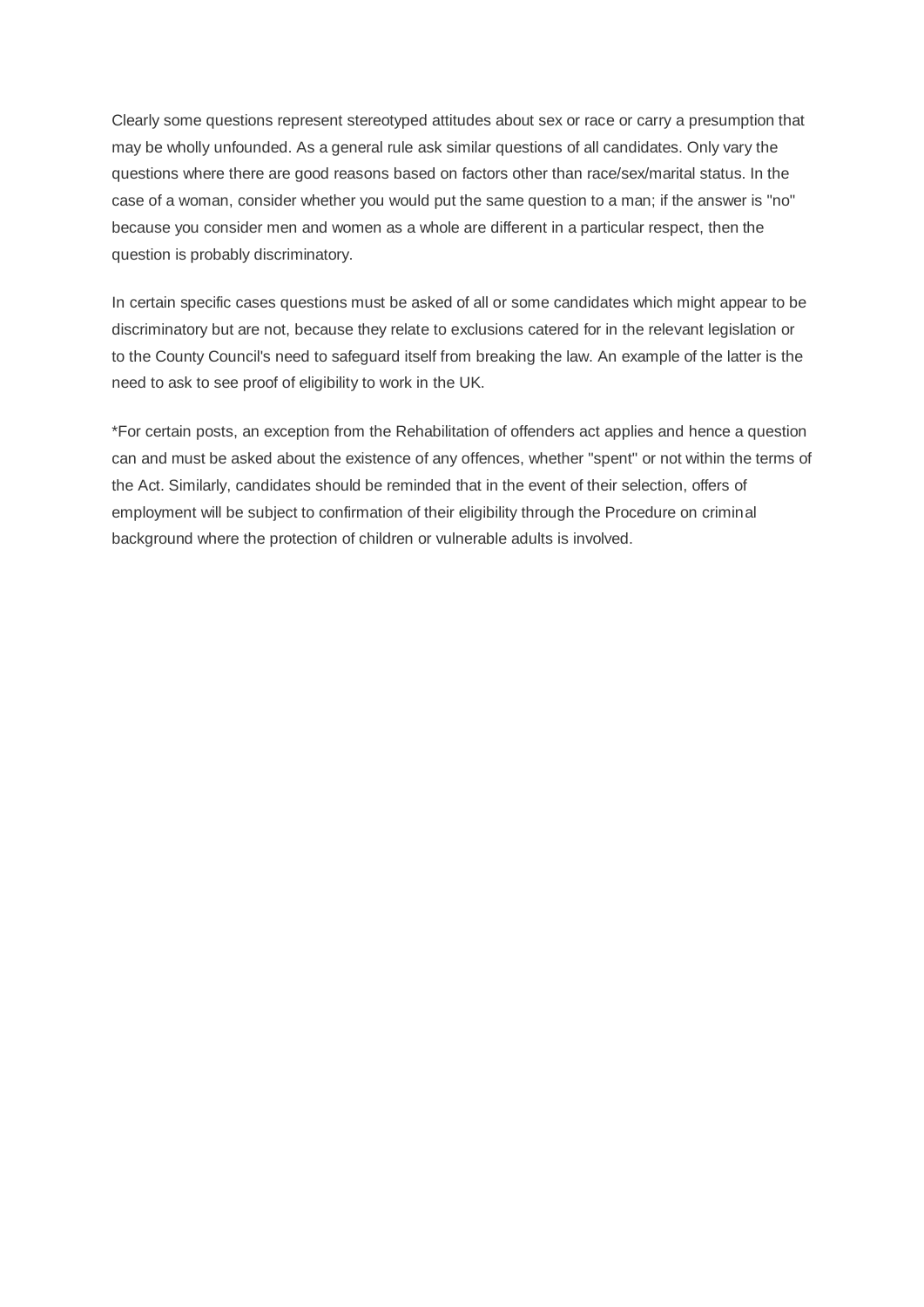# **Safer Recruitment policy (formerly CRB policy)**

#### **Introduction**

Surrey County Council is committed to safeguarding and promoting the welfare of children, young people and vulnerable adults and expects all staff and volunteers to share this commitment.

This policy document, for which Human Resources is responsible, provides the underpinning framework for safer recruitment and continued monitoring based on statutory requirements and good practice.

The provision of further guidance, procedures and protocols is devolved to the Deputy Head of HR & Organisational Development; for schools, Babcock 4S. All published policy and guidance must be adhered to by managers and others recruiting and managing staff with access to vulnerable adults and children.

Following the deaths of Holly Wells and Jessica Chapman at Soham in 2002, the recruitment of staff who work with children and vulnerable adults was brought into sharp focus when their murderer, a college caretaker, was discovered to have been reported to police for alleged sexual abuse of young women at geographically diverse locations; however, as he had never been cautioned or convicted, the information was not disclosed in his CRB check to relevant prospective employers. The lack of a robust nationwide information system had contributed to his employers not being alerted to potential risks. There followed an enquiry by Sir Michael Bichard, who made a range of recommendationsmany of which will come into effect in October 2009.

In the meantime, it is of paramount importance that all concerned remain vigilant and that managers make the best possible use of all sources of information available to them in an effort to ensure that the events of Soham, or similar, are never repeated.

#### **Purpose**

The primary purpose of this policy document (and the Recruitment & Selection policy document) is to ensure that SCC provides a robust recruitment process; to try and identify those who would be unsuitable; to deter the small minority -who seek to sexually harm children or vulnerable adults; and, to select and maintain a safe workforce. In this way, SCC aims to ensure that the children and vulnerable adults for whom SCC provide services, enjoy the highest possible level of protection when receiving these services.

The secondary purpose of this policy document is to ensure that SCC and its staff meet their legal obligations, maintain adequate and auditable records, and that SCC is not vulnerable to legal challenge either directly or vicariously.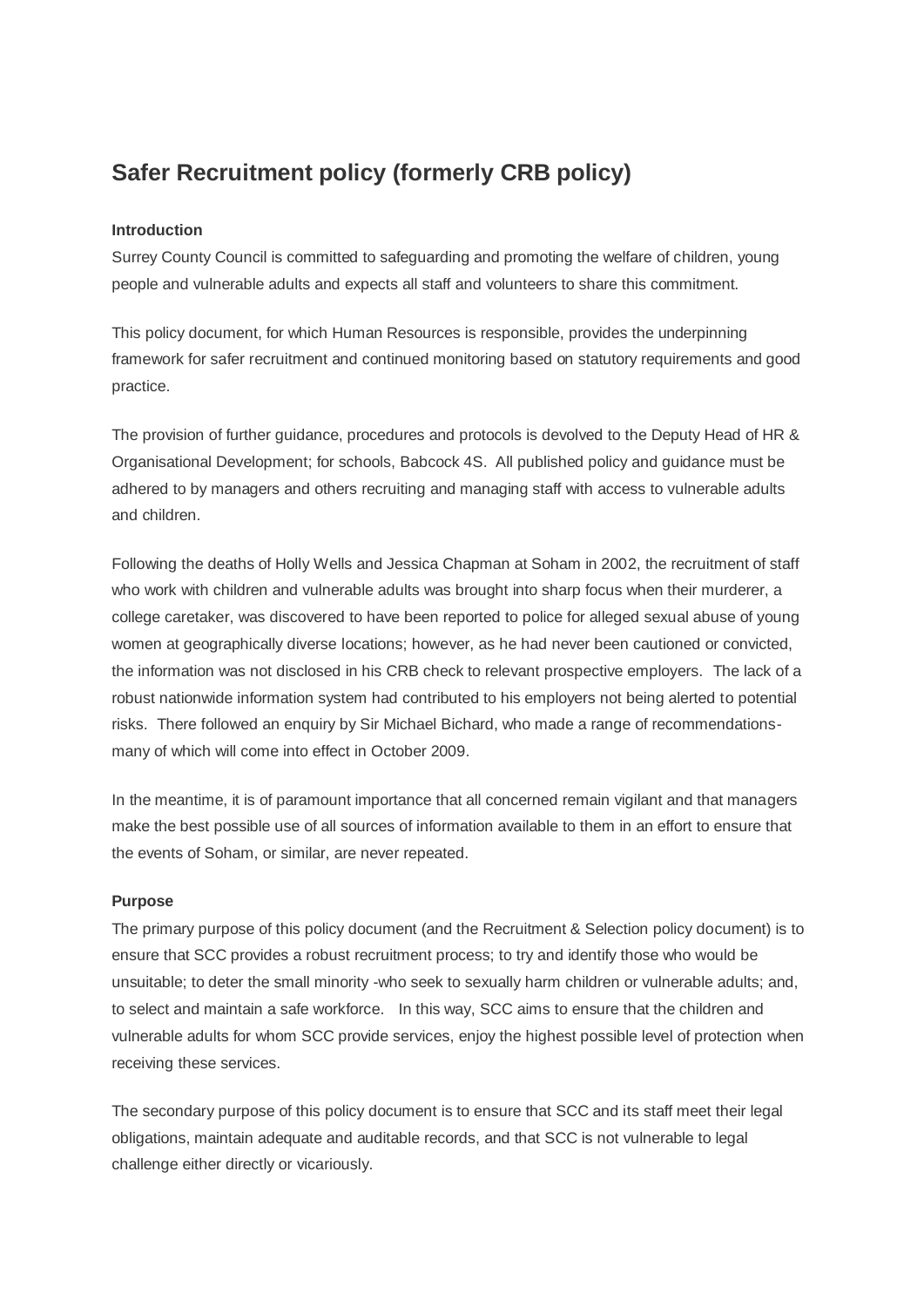This document provides managers and staff with the instructions and information they require to ensure safer recruitment for safeguarding the vulnerable groups with whom they work. Further advice and guidance is provided by the Deputy Head of HR and Organisational Development.

An equality impact assessment has been carried out as part of the review process.

This guide provides the following information. Use the links below to select the individual pages within the policy you require or if you would like to view/print the whole document click here.

**The Statutory Requirements:** It is a requirement that everyone working with children and/or vulnerable adults must have CRB disclosure at the enhanced level. CRB disclosure should include a check against List 99, Children"s Barred List, and Adults Barred List.

Disclosure must be obtained prior to the individual commencing employment and must be re-checked at three yearly intervals or more frequently if there is cause for concern.

Failure to comply with this requirement may lead to action under the SCC Disciplinary Policy.

**Responsibilities:** SCC has responsibility for ensuring that recruitment, selection, and retention decisions for posts working with children and vulnerable adults who use SCC services are safe, and that the authority meets its social and statutory obligations.

The management and monitoring of this responsibility is devolved to the Deputy Head of HR and Organisational Development for service areas other than those covered by Babcock 4S and those schools that choose not to use the services of Babcock 4S. However, the Deputy Head of HR and Organisational Development will work closely with Babcock 4S and schools outside the influence of Babcock 4S to develop their knowledge and to promulgate good practice procedures and protocols.

For clarity, devolved responsibility requires the following:

- Decisions as to which posts require CRB vetting;
- Decisions are to whether posts require standard or enhanced CRB disclosure;
- Monitoring policy compliance and ensuring consistency of application;
- Acting as lead Counter signatory and managing the list of counter signatories;
- Being the primary point of contact for CRB;
- Providing procedures, protocols, advice and guidance to managers where risk assessment and discretionary decisions are required including advice regarding creation of audit trails;
- Monitoring the application of the CRB Code of Practice and data protection as it relates to CRB documentation;
- Financial management of the safeguarding processes.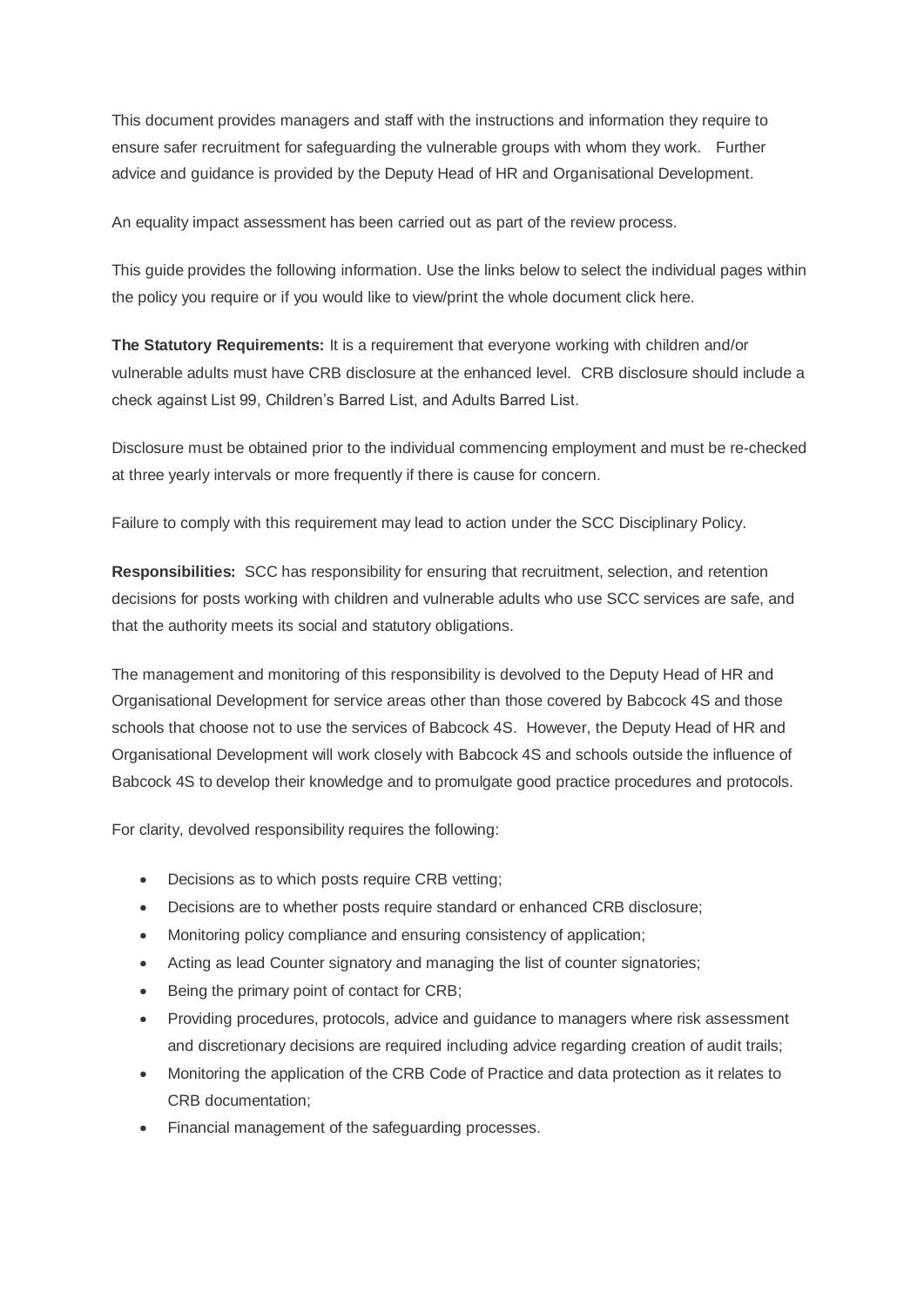#### **The role of the Criminal Records Bureau (CRB)**

The CRB is an executive agency of the Home Office set up under the Police Act 1997 to carry out criminal record checks on prospective employees and volunteers. It acts on behalf of registered bodies recruiting to posts, exempt from the Rehabilitation of Offenders Act (ROA) or where other statutory regulations permit or require such vetting. SCC is such an employer.

There are two levels of disclosure:

- Standard Disclosure: applies to posts exempted by the ROA and contains details of both spent and unspent convictions as well as cautions, reprimands and final warnings. This is used for areas of employment involving regular contact with children and/or vulnerable adults.
- Enhanced Disclosure: contains the same information as the Standard Disclosure together with non-conviction information from local police records. This is appropriate for jobs involving caring, supervising, training or being in sole charge of children and/or vulnerable adults.

Based on CRB Regulations and SCC policy, the manager must make the decision as to whether or not a post requires CRB disclosure at the time of advertising.

The CRB do not take decisions on behalf of the employer, it rather provides information on which the employer can take a decision. Services must consult with the Deputy Head of HR and Organisational Development (or with Babcock 4S for those schools working under their umbrella) where any such decisions are not clear-cut or a lack of consistency across the Service becomes apparent.

**Overseas workers and students:** CRB cannot check criminal records from overseas. Applicants from overseas must obtain a disclosure from their country of origin, which should be verified by the Service prior to appointment.

Concerted efforts should be made to help candidates obtain overseas equivalent of CRB checks in order to avoid discrimination or perceptions of discrimination under Race Relations legislation. In most cases it is for the candidate themselves to apply through the relevant channels but in some instances it is for the receiving organisation to verify the applicant's request for disclosure.

It is a criminal offence under the Asylum & Immigration Act 1996, the Nationality, Immigration & Asylum Act 2002 and the Asylum & Immigration Act (A) 2004 to employ anyone who does not have leave to be in the UK or to work in the UK. Recruiting managers must ensure that any necessary permissions to work in the UK are in place and current. CRB checks will not establish the presence or currency of work permits. The Border and Immigration Agency operate a Helpline and Employer Checking Service. Failure to comply with this requirement will be referred to the Code of Discipline.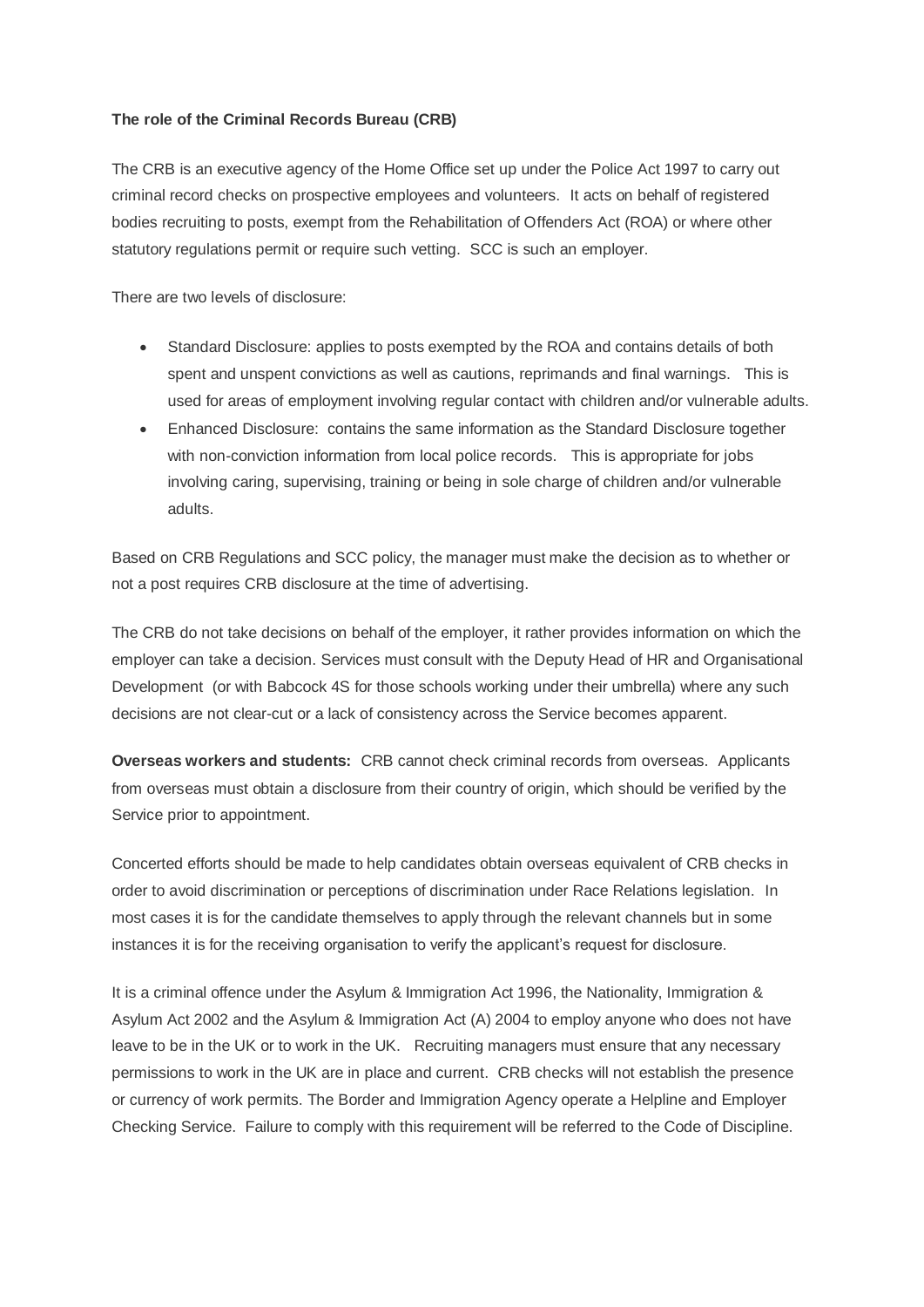**Work Placement Students.** CRB disclosures must be carried out on work placement students who will have frequent and/or intensive access to children and/or vulnerable adults.

## **Who should obtain CRB disclosure ?**

Recruiting managers are responsible for obtaining CRB disclosure.

SCC"s policy is that new CRB disclosure must be obtained at recruitment or redeployment for any position or role defined as "regulated activity".

Services and recruiting managers must not accept a previous disclosure obtained for that person by another organisation, irrespective of how recent it is. SCC does not regard CRB disclosures as portable between organisations; in particular CRB checks are only valid on the day of issue.

**Re-checking:** Managers must ensure that employees who have been checked by the CRB are rechecked at 3 yearly intervals and service managers are responsible for ensuring this is carried out. SSC will issue reminders to managers six months before expiry of the current CRB disclosure with a further reminder at the three-month point.

Managers must ensure that if the employee is on long term sick or maternity leave when their CRB expires they start the re-checking process in advance of the employee's return to work.

Please note that from November 2011, CRB Disclosure applications are to be processed online through our eCRB system. For more information and guidance on how CRB renewals are managed and what to do if you or your team member require a CRB renewal, please visit the eCRB S:net pages.

**Agency Staff** It is the responsibility of any supplying agency to ensure that staff provided to SCC have received appropriate CRB clearance. However, Services managers must ensure that supplied staff have the requisite registration and clearance, which meets the requirements of the post and this policy document and that evidence of such checking is retained for audit purposes.

 **SCC Policy on the recruitment of ex-offenders:** SCC policy is reflected in the statement reproduced at Appendix 4. Managers must ensure all employees and applicants for employment are aware of and apply this policy.

Job applicants are not obliged to reveal spent convictions unless the post is exempt from the Rehabilitation of Offenders Act 1974, which should be clearly indicated on the application form.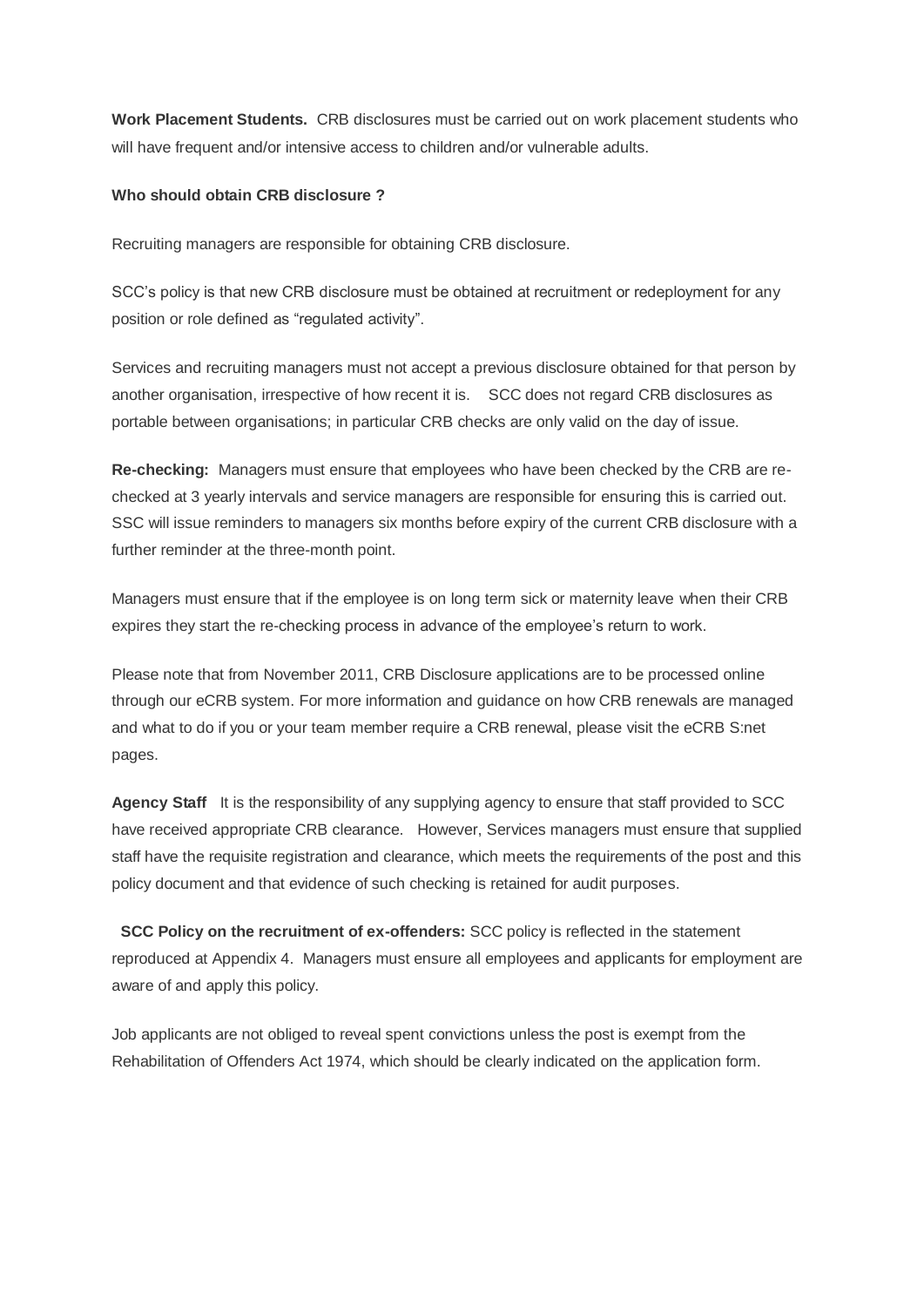| <b>Nature of conviction</b>                                                | Period until conviction is 'spent'<br>(Rehabilitation period) |
|----------------------------------------------------------------------------|---------------------------------------------------------------|
| Conditional discharge or bind-over to keep the peace                       | One year                                                      |
| A fine or sentence subject to rehabilitation or a probationary<br>sentence | Five years<br>(2.5 if convicted under the age of<br>18)       |
| Imprisonment for up to 6 months                                            | Seven years<br>(3.5 if convicted under the age of<br>18)      |
| Imprisonment for more than 6 months but less than 30 months                | Ten years<br>(5 if convicted under the age of<br>18)          |

The presence of a previous conviction does not necessarily bar an individual, provided it does not lead to automatic List 99, Children or Adults barring.

If a conviction is revealed, a risk assessment must be carried out as part of the decision making process in collaboration with the Deputy Head of HR and Organisational Development or Babcock 4S.

Section 4 (2) of the Rehabilitation of Offenders Act provides that if a question is put to a rehabilitated person about previous convictions it can be treated as though it does not refer to spent convictions. Therefore, although it is quite legitimate for an employer to ask about an employee's previous convictions, the employee does not have to disclose any that are spent.

During the rehabilitation period the individual must disclose his/her convictions when asked to do so by a potential employer and it would be legitimate to refuse employment on the basis of that conviction.

Certain posts are exempt from the Rehabilitation of Offenders Act. That is, there is always an obligation to reveal a conviction and it is not illegal to refuse or end employment solely on the grounds of that conviction. It is important to stress, however, that the obligation to reveal convictions only arises if the question is asked.

As an additional safeguarding procedure, and in addition to CRB checks, where a professional qualification is mandatory for the post, managers must confirm professional registration with awarding bodies or professional registers and a record of that confirmation kept on file.

**Applying discretion:** There is no opportunity to apply discretion where the applicant or employee is on the Children"s Barred List and Adults Barred List**.**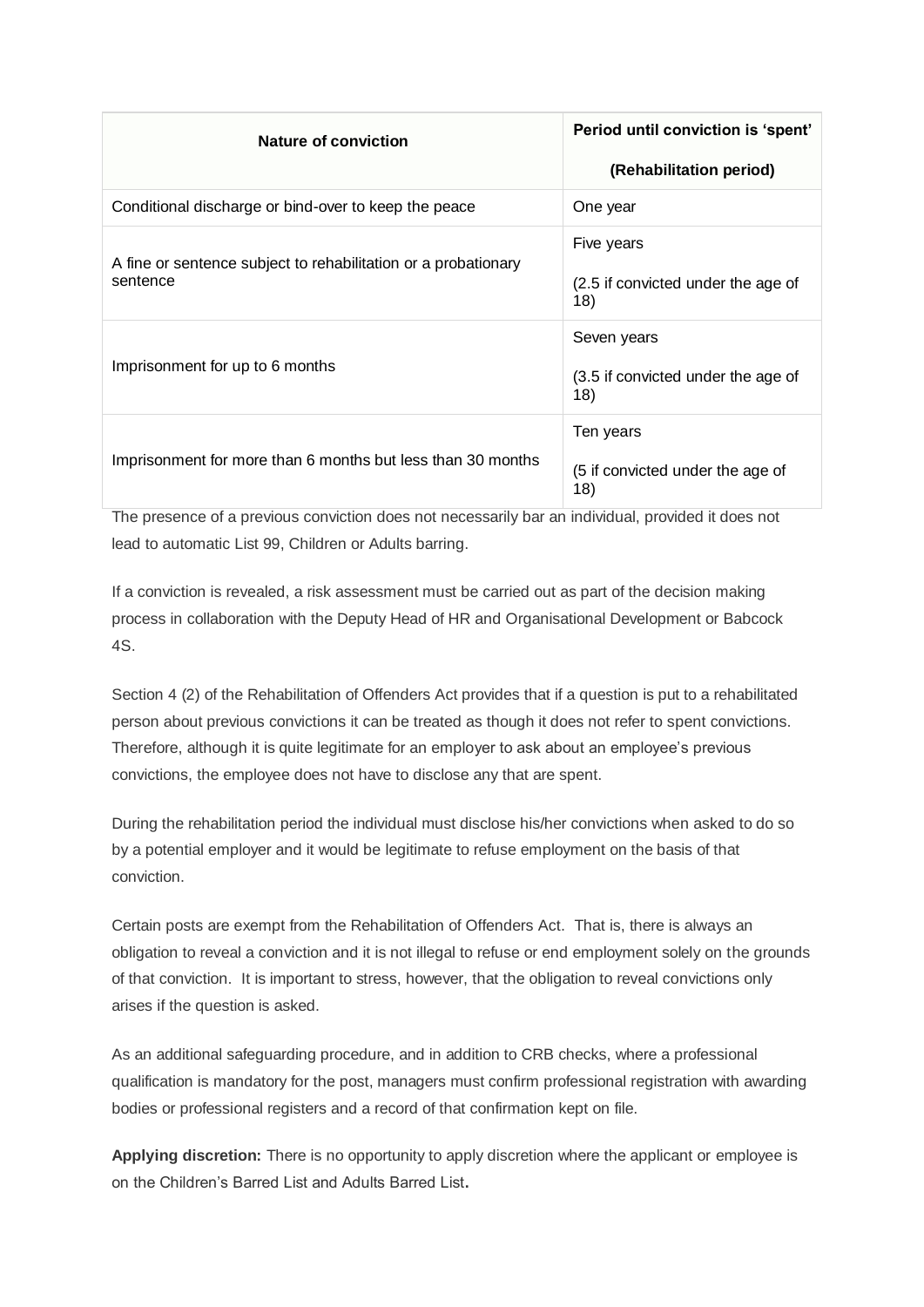CRB disclosure might reveal cautions or convictions for offences, which in themselves do not cause an individual to be barred, but which may give cause for concern in respect of a specific job role, for example a drugs related offence. In such cases, managers should refer to any procedures or protocols published by the Deputy Head of HR and Organisational Development. If those procedures or protocols do not clarify the situation, then a decision must be sought from the Deputy Head of HR and Organisational Development or Babcock 4S as appropriate. An audit trail should be retained detailing the risk assessment and decision-making process.

Managers may find the following, but non-exhaustive, list helpful:

## **The nature of the offence**

In relation to **drug offences**, the type and volume of drugs involved and, if hard drugs were involved, medical evidence must be obtained to ensure the individual is no longer a user.

Whilst any **violent crime** would be a contra-indicator, a distinction would need to be made between the various levels of violence such as:

- carrying offensive weapons
- common assault
- actual bodily harm (ABH)
- grievous bodily harm (GBH)

The impact of **fraud offences** would need to be considered in relation to working with children or vulnerable adults in their daily living situation.

## **Frequency of the offence**

A series of offences is obviously of greater concern than an isolated minor offence.

## **The nature of the job role**

Drinking and driving offences would be relevant in situations involving the transportation of children or vulnerable adults, although local authority licensing departments and PSV licences already require CRB clearance.

Drinking offences may impact on any caring role. Consideration needs to be given to the impact of the offence on the applicant's/employee's ability to discharge their duties without compromising the safety of the vulnerable people.

Where the individual is already an employee of SCC, managers should refer to the SCC Drugs & Alcohol policy as part of the decision making process.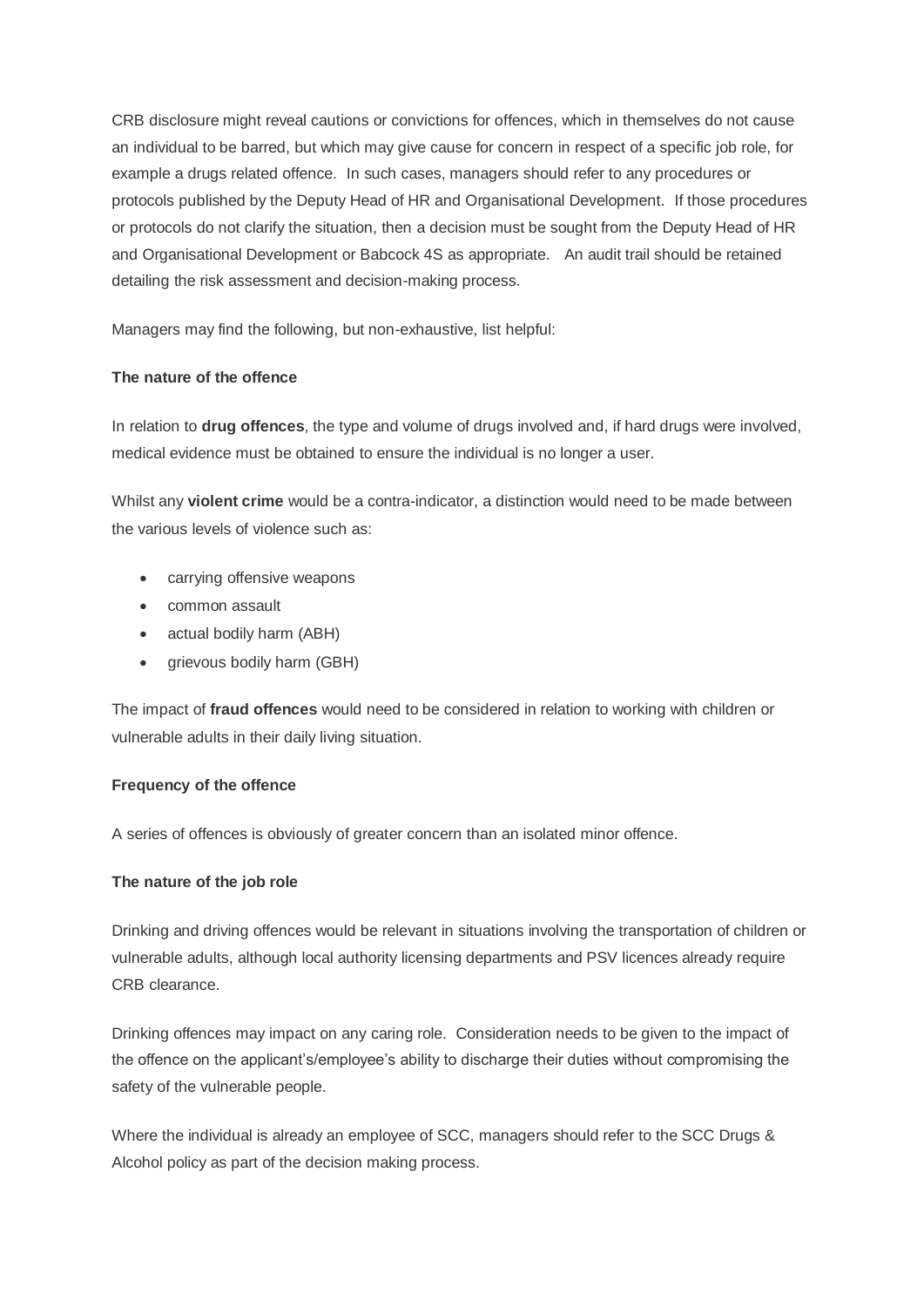#### **When the offence occurred**

Offences that took place many years ago may have less relevance than recent offences. Similarly, the age of the individual at the time of the offence may be relevant. There is a consensus that soft drug offences when under 20, if not repeated, would not be an automatic bar. Serious violent, drug or sexual offences would be a major cause for concern, as would any prison sentence. Care should be taken to avoid contravention of Article 13 of the Treaty of Amsterdam (further details in Appendix 1).

#### **Honesty and disclosure**

If an applicant discloses, gives a full account, and/or there are extenuating circumstances, this can impact positively on discretion particularly in cases involving minor offences and/or when an individual can show that there has been a learning opportunity. Instances of disclosing one offence, but being a serial offender, and/or only disclosing less concerning offences but not disclosing serious ones should be viewed with caution. Failure to disclose where English is not the first language must be looked at in relation to the applicant's ability to understand the guidance.

#### **Sexual Offences**

The majority of sexual offences will automatically bar an individual from working with children or vulnerable adults. However, prior to the Sexual Offences Act 1967 consensual homosexual activity was a criminal offence and there remain a small number of men with a criminal record for activity that has not been unlawful for over 40 years. Care should be taken not to infringe Article 13 of the Treaty of Amsterdam (see Appendix 1) that makes it unlawful to discriminate on the grounds of sexual orientation.

Where non-convicted sexual abuse allegations are disclosed on enhanced CRB checks, the Deputy Head of HR and Organisational Development must be consulted for advice.

#### **Acting as an umbrella body for other organisations**

SCC will obtain checks on all potential employees and volunteers to be directly employed by the council.

SCC also acts as an umbrella body for other organisations. As a registered body, it countersigns applications to CRB and receives disclosed information on behalf of organisations that have chosen not to register in their own right.

If agreement with the organisation is reached, that SCC will be acting as an Umbrella Body for them, SCC will take all reasonable steps to ensure that the organisation: